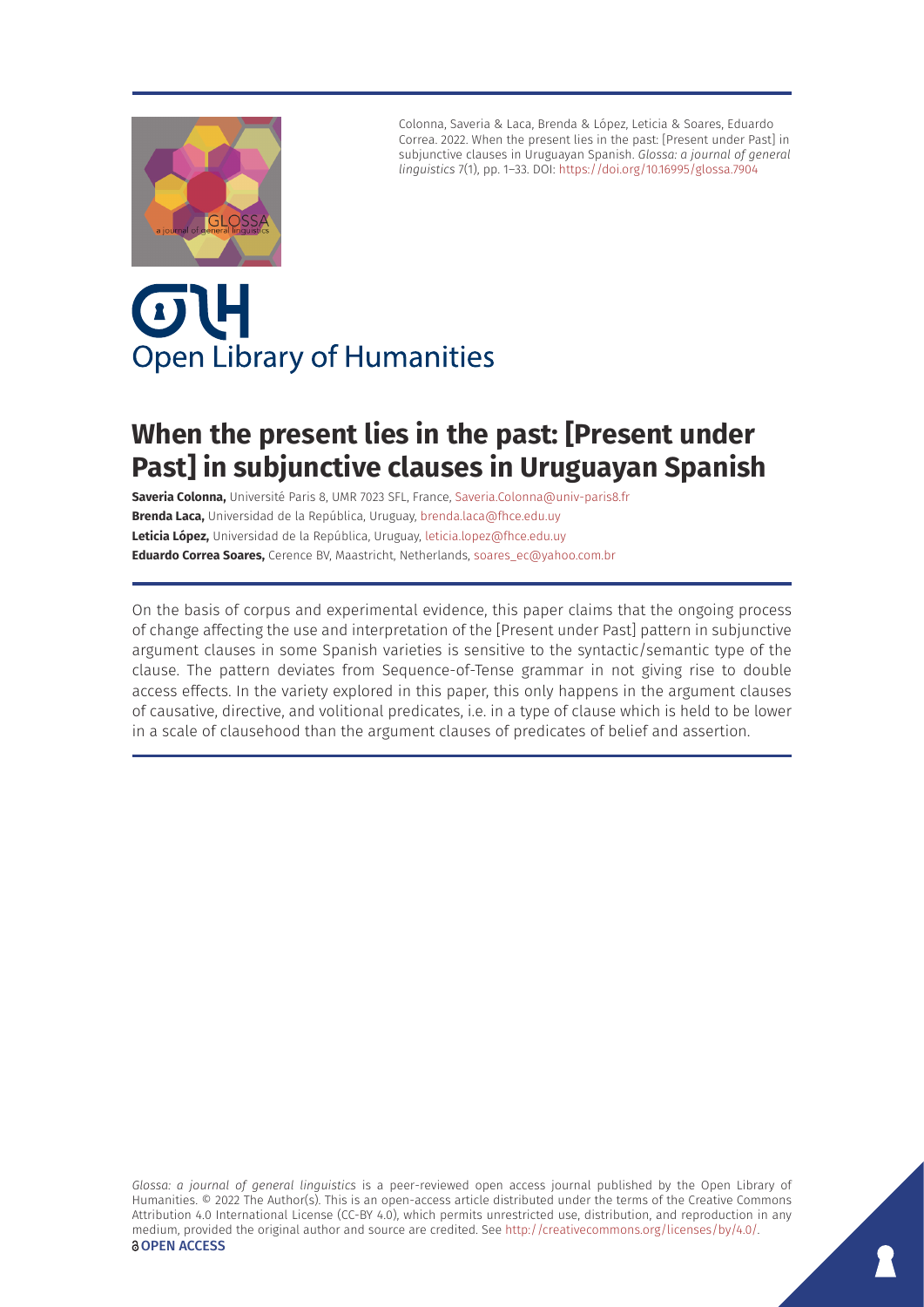# **1. Introduction**

The use and interpretation of subjunctive tenses in the Romance languages have attracted considerable attention since Picallo (1984; 1985) formulated the hypothesis that they are anaphor-like reflexes of the tense of the matrix clause. In this paper, we study the use and interpretation of subjunctive tenses in three types of argument clauses. Our study concerns a variety, Uruguayan Spanish, in which we observe a gradual increase in the use of the present subjunctive embedded under a past matrix clause as in (1a), so that the patterns [Past under Past] and [Present under Past] freely alternate in some contexts (1b):

- (1) a. Yo solo quería que la gente **sepa** mi punto de vista. I only want. IND.PST that the people know. SBJV.PRS my point of view 'I only wanted for people to know my point of view.'
	- b. yo no quería que él me **demuestre** eso, sino que **supiera** I not want.ind.pst that he me prove.sbjv.prs that but that know.sbjv.pst que yo no me animaba a decirle muchas cosas. that I not me dare. IND. PST to tell = him many things 'I didn't want him to prove me that, I just wanted for him to know that there were many things I didn't dare tell him.'

Moreover, in this variety, the situation described in the subjunctive clause in the [Present under Past] pattern may hold *before* and not *at* Speech Time, as in (1c). Thus, the interpretation of (1c) does not comply with the *double access requirement* associated with the [Present under Past] configuration in Sequence-of-Tense languages:

(1) c. No me gustó que no **esté** con nosotros en ese momento, not me like.IND.PST that not be.SBJ.PRS.3SG with us in that moment cuando siempre estaba. when always be.IND.PST 'I didn't like it for him/her not to be with us at that moment, since he/she was always there.'

According to the *double access requirement* (see below §2.1.2)*,* the present tense of the embedded clause should be calculated both with regard to the time of the matrix clause *and* with regard to Speech Time. In (1c) the situation described in the embedded clause ('failing to be with us') is non-past with regard to the matrix time, but it is past with regard to Speech Time.

We claim that the interpretation of the [Present under Past] pattern in this variety offers indirect evidence for the syntactic typology of subjunctive argument clauses proposed by Quer (1998) and for a dissociation between the feature specification of morphological tenses and the clausal property of bearing syntactic/semantic Tense. In a nutshell, in the variety under study, [Present under Past]-sequences with an interpretation in which the situation described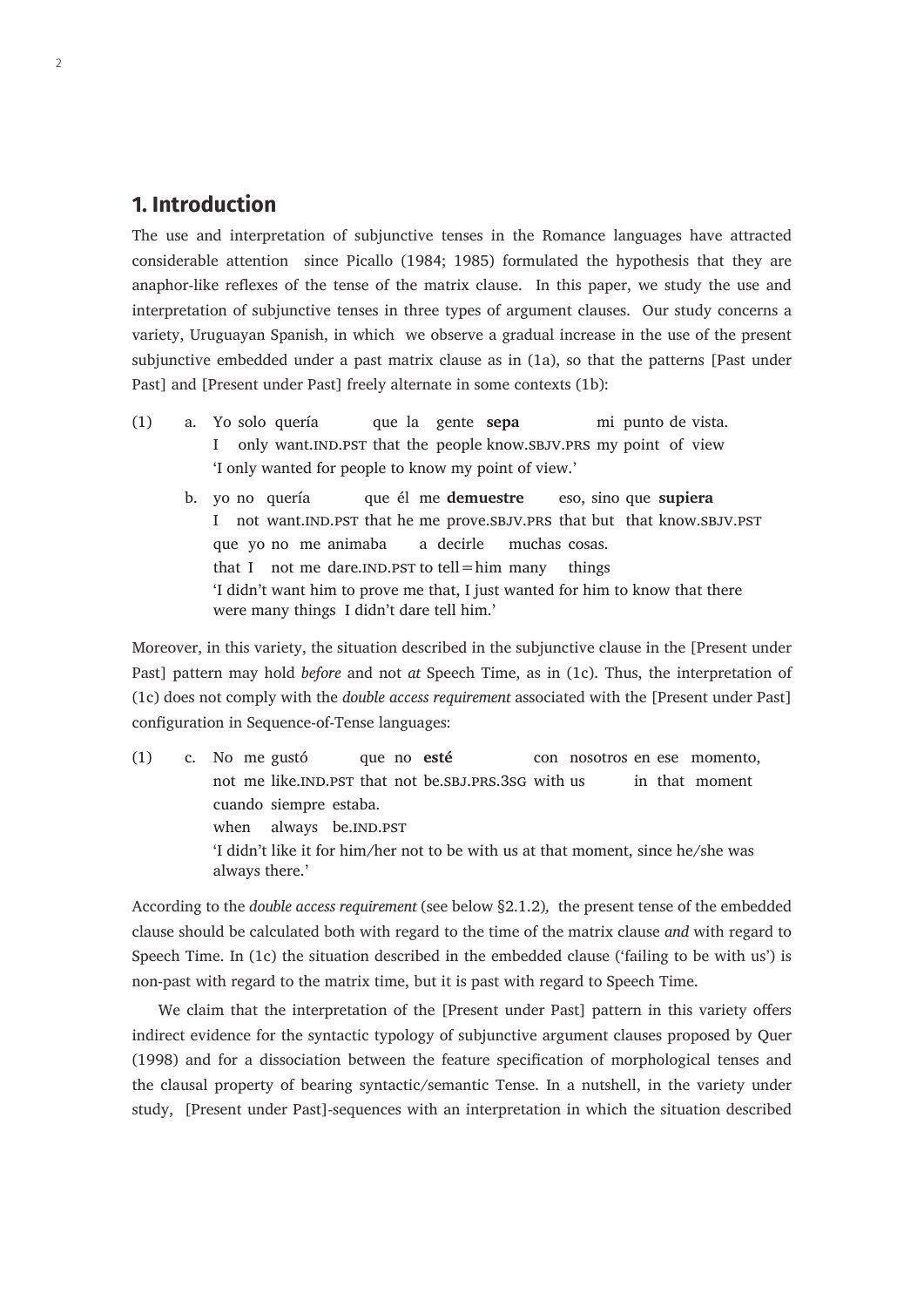in the argument clause lies in the past of Speech Time occur more frequently and are more acceptable in a particular type of clauses, classified as *intensional subjunctive clauses* in Quer (1998). This type of clause had been identified early on by Raposo (1985) as the proper locus of the "tenselessness" attributed by Picallo (1984; 1985) to Romance subjunctive morphology as such. In the more recent literature on the typology of argument clauses (cf. for instance Wurmbrand 2014 on infinitival clauses, Wurmbrand & Lohninger 2020 on the cross-linguistic hierarchy of complementation), this type of clause is held to instantiate a defective clausal architecture, lacking a full-fledged C- or T-domain.

The issue of the alleged "tenselessness" of the subjunctive has two sides to it: either it is a (possible) property of subjunctive morphology as such, with subjunctive tenses being mere anaphoric or agreement reflexes of the matrix tense, or it is a (possible) property of a particular type of clausal structure that is flagged by subjunctive morphology and whose architecture lacks a full-fledged T-domain. Historically, both sides of the issue have not been sufficiently teased apart.

Thus, approaches to subjunctive tenses may be split into two main groups: those that propose that "the subjunctive" is temporally defective, lacking a semantically independent temporal specification, and those that propose that subjunctive morphology follows the same patterns as indicative morphology and exhibits parallel Sequence-of-Tense effects. In this paper, we discuss both types of approaches and assess their predictions against data drawn from corpus and experimental studies. Our results suggest that the data collected for Uruguayan Spanish, which differ clearly from those of Standard Spanish, can be accounted for by a version of the tenselessness hypothesis restricted by an independently postulated scale of clausehood. According to our findings, the possibility of [Present under Past] without double access effects in this variety is circumscribed to clauses which are low on the scale of clausehood. Therefore, it cannot be accounted for by the assumption of a change in the feature specification of the morphological form present subjunctive as such.

This paper is organized as follows. In section 2, we present our theoretical background. We provide an overview of the approaches to subjunctive tense in the Romance languages in section 2.1 and a review of the cross-dialectal variation in the interpretation of the present subjunctive in Spanish in section 2.2. In section 2.3, we discuss the motivation for our investigation. In section 2.4 we introduce our main hypothesis, according to which variation and change in the interpretation of the [Present under Past] pattern are sensitive to the type of subjunctive clause involved. In section 3, we detail an exploratory corpus assessment, in which we investigated the use of present and past subjunctive in argument clauses under a past matrix verb. In section 4, we present an experiment which aimed at establishing whether there are differences in the acceptability of the [Present under Past] pattern with different types of clauses. Finally, in section 5, we discuss the results of our empirical investigation and its implications.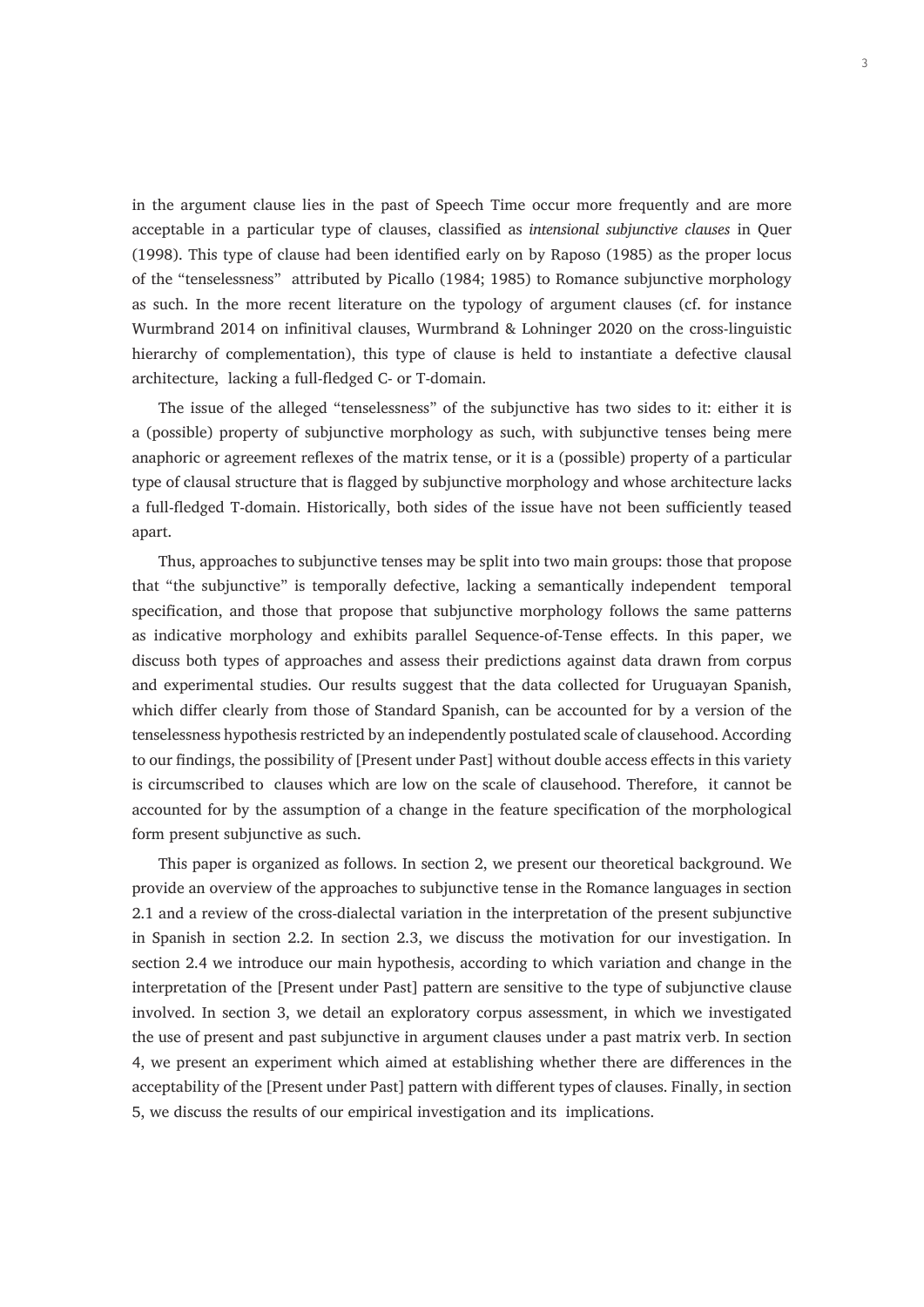# **2. Background**

4

#### **2.1. Subjunctive tenses, "tenselessness", and Sequence of Tense**

The use and interpretation of subjunctive tense morphology in the Romance languages has been a subject of debate at least since Picallo (1984; 1985). The debate concentrates on subjunctive forms occurring in argument clauses and opposes proponents of what we will call the tenselessness-hypothesis (Picallo 1984; 1985; Raposo 1985) to those who defend the sequence-of-tense (SoT)-hypothesis (Suñer & Padilla-Rivera 1987; Suñer 1990; Quer 1998; Laca 2010). For the former, subjunctive tense morphology is syntactically or semantically defective, devoid of independent temporal content; for the latter, subjunctive tense morphology follows the same regularities which characterize SoT in indicative argument clauses.<sup>1</sup>

#### **2.1.1. The "tenselessness" hypothesis**

Proponents of the "tenselessness"-hypothesis predict strict concordant combinations between the value of the matrix tense and the value of the subjunctive tense for languages with a present/ past-subjunctive morphological contrast, as in (2a-b):

(2) a. Patricia **quiere** que le **den**/ \***dieran** Patricia want.IND.PRS that him/her give.SBJV.PRS 3PL/\*give.SBJV.PST 3PL un premio. a prize 'Patricia wants (for him/her) to be given a prize.' b. Patricia **dudaba** que Pedro \***esté**/ **estuviera** enfermo. Patricia doubt.IND.PST that Pedro \*be.SBJV.PRS/be.SBJV.PST ill 'Patricia doubted that Pedro was ill.'

Such concordant combinations<sup>2</sup> are the only ones to be expected if subjunctive tense morphology, lacking temporal content, is entirely determined by agreement with the matrix tense. The

 $1$  The difficulties inherent to deciding between the two hypotheses are illustrated by Giorgi (2010), who after claiming for Italian that "the present or past morphology appearing on the [subjunctive] verbal form is a pure agreement morpheme" (2010: 37) goes on to state that "on a closer look, however, the subjunctive morphology does not seem totally devoid of temporal content – even if it *looks* like that in most cases" (2010: 42).

<sup>&</sup>lt;sup>2</sup> Some authors, as for instance Giorgi (2010: 33) and Guajardo & Goodall (2019) refer to strict concordant combinations as Consecutio Temporum (CT). It is crucial to distinguish between the requirement for strict concordant combinations, allegedly derived from tenselessness, on the one hand, and SoT, on the other. SoT relies on fully tensed argument clauses with a time of evaluation set to that of the matrix clause, and it may be satisfied by [Present under Past] configurations that comply with the double access requirement. Obviously, [Present under Past] does no satisfy strict concordance.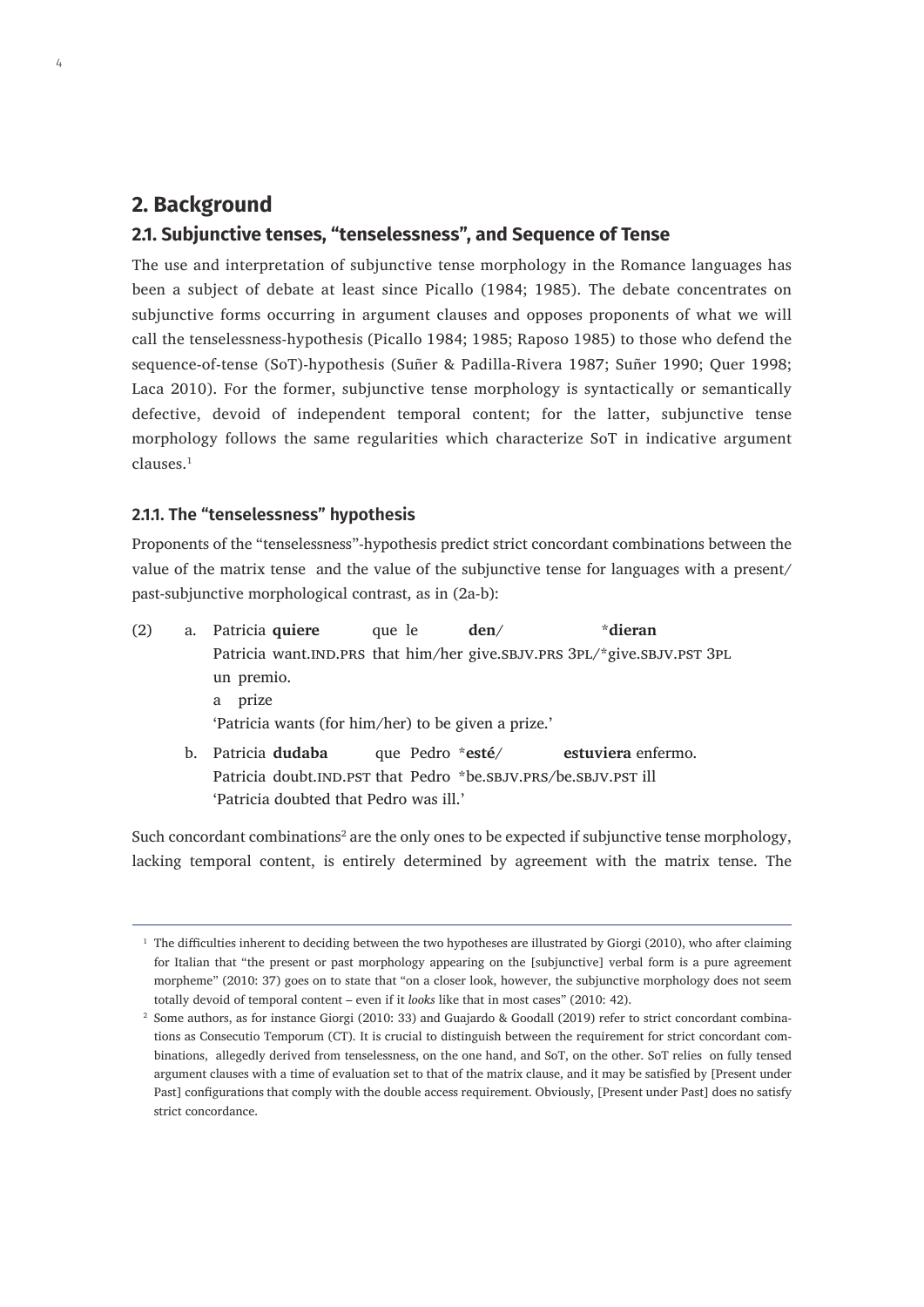prediction is, however, easily falsified by the acceptability of non-concordant combinations, such as those exemplified in (3a-b):

- (3) a. El ministro **niega** que **hubiera** un acuerdo previo. The minister deny.IND.PRS that have.SBJV.PST 3sG a previous agreement. 'The minister denies that there was a previous agreement.'
	- b. El ministro **negó** que **haya** un acuerdo previo. The minister deny. IND.PST that have. SBJV.PRS 3SG a previous agreement 'The minister denied that there is a previous agreement.'

This has prompted a reformulation of the "tenselessness" hypothesis, according to which defectivity in temporal content is not a property of subjunctive morphology as such, but a structural property of a particular type of subjunctive clause. The embedded clauses in sentences such as (3a-b) would be fully specified for (syntactic or semantic) Tense, whereas temporal specification would be defective in the particular type of subjunctive clause instantiated by (2a). The original reformulation goes back to Raposo (1985), who claims that only clauses embedded under a class of predicates comprising verbs of volition and directives (his *W-predicates*) lack a tense operator in the C-domain. The reformulated "tenselessness" hypothesis predicts that subjunctive clauses embedded under W-predicates, which will be more precisely identified as *intensional subjunctive clauses* below (see §2.4),will behave differently than other subjunctive clauses (and than indicative clauses) because they lack a tense operator in the C-domain. One manifestation of this differential behavior could be the enforcement of strict concordant combinations, which does not hold for other subjunctive clauses (nor for indicative clauses). As we will argue in this paper, the variety we describe exhibits another possible manifestation of this differential behavior: an unexpected interpretation for the non concordant [Present under Past] pattern that does not seem to extend to other subjunctive clauses (nor to indicative clauses).

#### **2.1.2. The Sequence of Tense-Hypothesis**

For the SoT-hypothesis, the distribution and interpretation of subjunctive tenses in languages with a present/past-subjunctive morphological contrast obey the same regularities operating for indicative tenses. In a SoT-language, these involve two hallmarks:

- (i) [Past under Past] configurations may convey simultaneity (non-pastness) of the embedded clause with the local evaluation time provided by the matrix tense, and
- (ii) [Present under Past] configurations, when at all possible, produce double access readings (DAR), in which the embedded clause is simultaneous (non-past) both with regard to the local evaluation time *and* to Speech Time.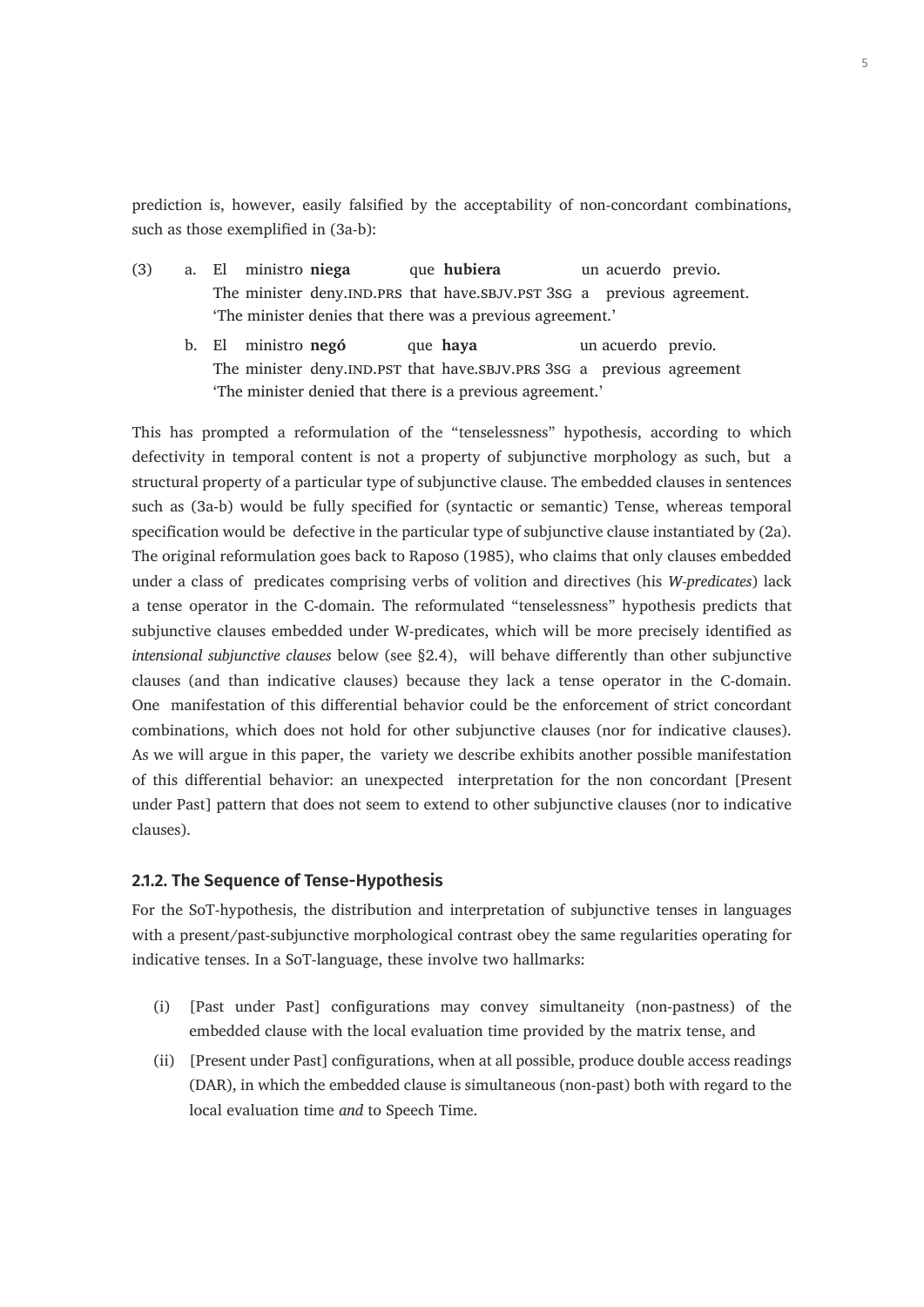Both (i) and (ii) characterize indicative and subjunctive argument clauses in Standard Spanish,<sup>3</sup> as shown by the parallel makeup and interpretation of (4a-b) and (5a-b):

- (4) a. Me dijo que **iba** a la reunión de ayer. me tell.IND.PST.3sG that go.IND.PST.3sG to the meeting of yesterday 'S/he told me s/he would go to yesterday's meeting.'
	- b. Me dijo que **va** a la reunión \*(de ayer). me tell.IND.PST.3sG that go.IND.PRS.3sG to the meeting \*(of yesterday) 'S/he told me s/he will go to (\*yesterday's/the) meeting.'
- (5) a. Me dijo que **fuera** a la reunión de ayer. me tell.IND.PST.3sG that go.SBJV.PST.1sG to the meeting of yesterday 'S/he told me to go to yesterday's meeting.'
	- b. Me dijo que **vava** a la reunión \*(de aver). me tell.IND.PST.3sG that go.SBJV.PRS.1sG to the meeting \*(of yesterday) 'S/he told me to go to (\*yesterday's/the) meeting.'

In the [Past under Past] configurations in (4a) and (5a), the event described in the embedded clause is non-past with regard to the time of the matrix sentence. In the [Present under Past] configurations in (4b) and (5b), the event is non-past with regard to the time of the matrix sentence, but it must also be non-past with regard to Speech Time, as shown by the unacceptability of the modifier "yesterday", which locates the event *before* Speech Time.

Whereas the issue as to the best formal account for (i) is currently a matter of debate (see Ogihara & Sharvit 2012; Zagona 2014; Altshuler 2016; Kauf & Zeijlstra 2018 among many others), there is general consensus on the idea that (ii), that is to say, the DAR requirement, is accounted for by the indexical nature of the present tense in SoT-languages: over and above being located with regard to the local evaluation time provided by the matrix tense, the present has to be located with regard to Speech Time.

According to the SoT-hypothesis, unacceptable non concordant configurations such as those in (6a-b) are excluded by the same principles which exclude them in parallel indicative clauses (7a-b):

(6) a. \*Patricia **quiere** que le **dieran** un premio. Patricia want.IND.PRS that him/her give.SBJV.PST.3PL a prize \*'Patricia wants (for him/her) to have been given a prize.'

<sup>&</sup>lt;sup>3</sup> "Standard Spanish" refers to the variety taught as first or second language in formal instruction, the one on which most theoretical and descriptive work on the Spanish subjunctive relies, and the one described in major reference works such as RAE-ASALE (2009: Chap. 24).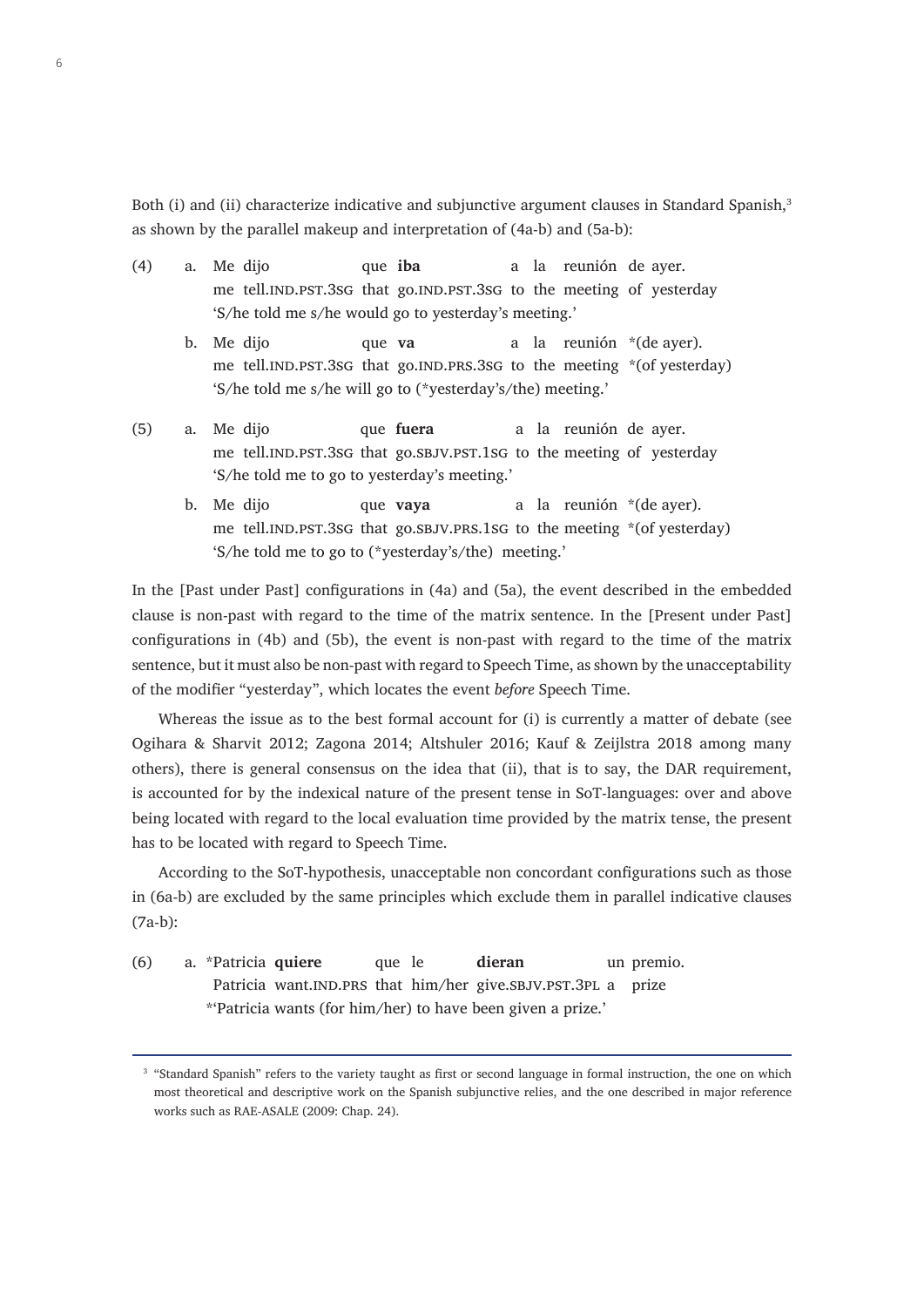- b.?\*Patricia **dudaba** que Pedro **sea** sincero. Patricia doubt.IND.PST that Pedro be.SBJV.PRS honest ?\*'Patricia doubted that Pedro is honest.'
- (7) a. \*Los economistas **pronostican** que se **produjo** una crisis. the economists forecast.IND.PRS that REFl produce.IND.PST a crisis. \*'Economists forecast that there was a crisis.'
	- b.?\*Los economistas **pensaban** que **estamos** en crisis. the economists think.IND.PST that be.IND.PRS.1PL in crisis. ?\*'Economists thought that we are going through a crisis.'

Accounting for the unacceptability of [Past under Present] in (6a) and (7a) is relatively straightforward: the embedding verbs are future-oriented, requiring that the event in the embedded clause not precede the time of the attitude expressed in the matrix clause, but the embedded past tense locates it *before* the time of the attitude, which overlaps Speech Time.<sup>4</sup>

As for [Present under Past], its acceptability in SoT languages is known to be variable and restricted -over and above the general requirement of DAR- by a number of less-well understood factors, among them the semantics of the embedding verb. Thus, Giorgi and Pianesi (2000) assume that [Present under Past] is restricted to embedding under verbs of communication, while Altshuler (2016: 109–116) shows, on the basis of a corpus investigation, that its distribution in English is sensitive to the stative-eventive contrast: unlike stative predicates, eventive embedding predicates turn out to be good predictors for the occurrence of [Present under Past]. Whichever the ultimate array of factors is that make [Present under Past] degraded in indicative clauses such as (7b), for SoT-theorists these factors should also explain its unacceptability in subjunctive clauses such as (6b).

To summarize, the reformulated "tenselessness" hypothesis suggests that there is a special type of subjunctive argument clause characterized by a defective clausal architecture that manifests itself, among other things, in the requirement for concordant tense combinations. In contrast, the SoT-hypothesis predicts that the factors that either favor or exclude non concordant tense combinations will be the same for all subjunctive and indicative argument clauses.

As shown in this section, Standard Spanish appears to clearly substantiate the SoT-hypothesis: (i) non-concordant combinations are possible in subjunctive and indicative clauses alike, (ii) [Past under Present] is excluded when the embedding verb is future-oriented in subjunctive and indicative clauses alike, (iii) [Present under Past] complies with the DAR-requirement in subjunctive and indicative clauses alike, and (iv) in subjunctive and in indicative clauses,

<sup>4</sup> Whereas future orientation is categorical for all directive and causative predicates among subjunctive selectors, matters are much more complex for the heterogeneous class of volitionals, as discussed in Laca (2015).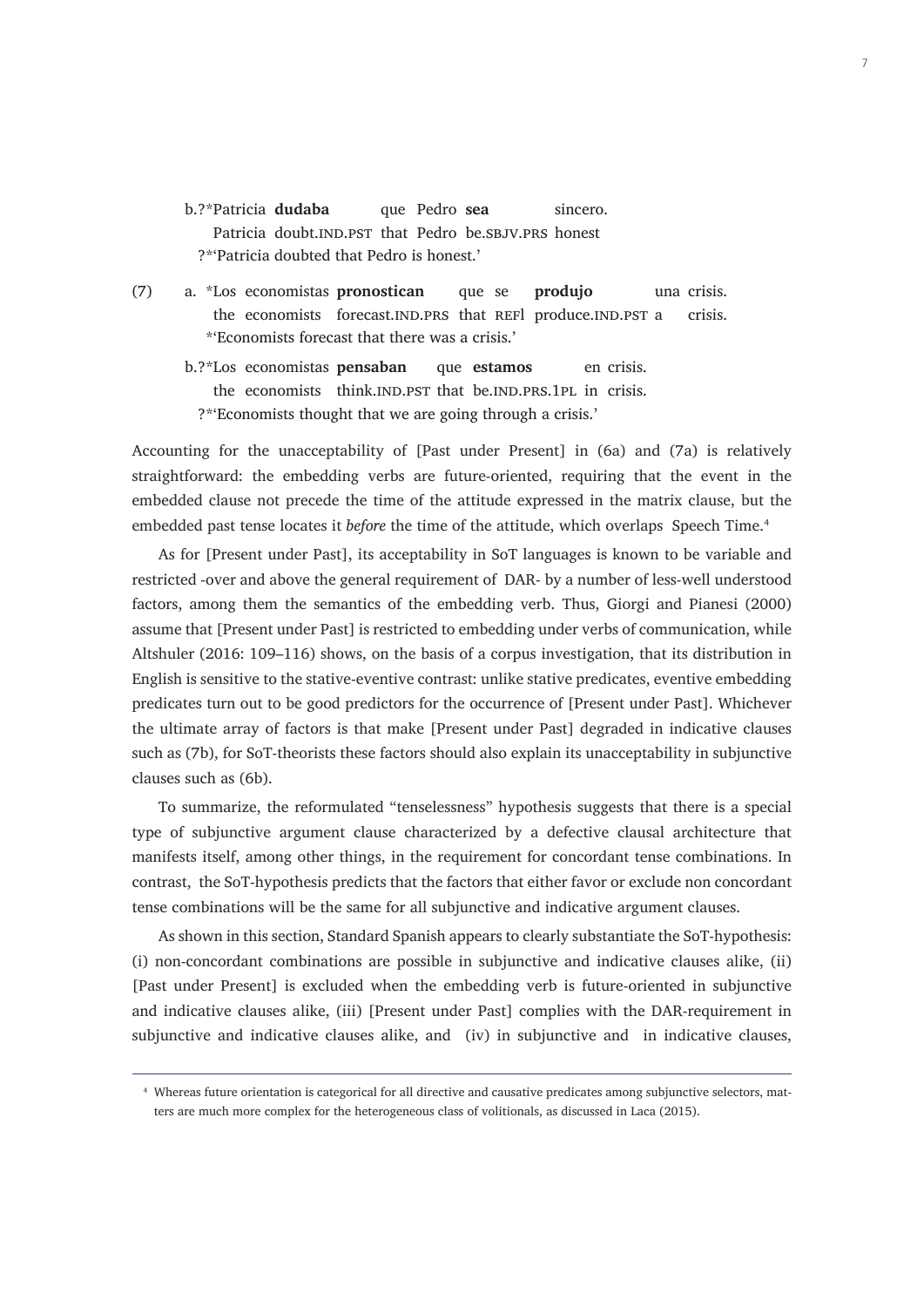[Present under Past] is possibly degraded in similar environments (for instance, when the embedding verb is not a verb of communication or is stative, as in (6b) and (7b) above). But, as we will presently see, some Spanish varieties tell a different story.

# **2.2. Cross-dialectal variation in the use and interpretation of [Present under Past]**

In a recent experimental investigation of three Spanish varieties, Guajardo & Goodall (2019) have tested the predictions of the SoT-hypothesis for a subset of subjunctive clauses, those embedded under three main predicates, volitional *querer* 'to want', causative *lograr* 'to manage' and directive *pedir* 'to ask'. The experiment was a sentence acceptability task in which the stimuli were biclausal sentences with a matrix past tense and a subjunctive complement clause. In addition to the three different main predicates, stimuli varied according to two factors, subjunctive tense (past or present) and temporal interpretation. Temporal interpretation refers to the presence of a future (*mañana* 'tomorrow') or a past adverbial (*ayer* 'yesterday'), with the future adverbial meant to fulfill the DAR requirement for [Present under Past] (the event in the embedded clause being non-past with regard to both the local evaluation time and Speech Time) and the past adverbial meant to violate it (the event in the embedded clause being past with regard to Speech Time).

In their assessment of the experiment results, the SoT-hypothesis fares quite well for Mexico and Spain. For speakers of these varieties, there are clear subjunctive tense effects, with the [Past under Past] configuration being preferred over the [Present under Past] configuration. But these effects are coupled with temporal interpretation effects, with stimuli fulfilling the DARrequirement considerably enhancing the acceptability of [Present under Past]. Such temporal interpretation effects are predicted by the SoT-hypothesis, but not by the "tenselessness" hypothesis: if subjunctive tense morphology was entirely determined by agreement with the matrix tense, whether or not the non concordant configuration complies with DAR should be of no consequence.

However, speakers of the Argentinian variety show a different behavior. There are no main subjunctive tense effects, that is to say, no significant preference for either [Past under Past] or [Present under Past]. Although there is a small temporal interpretation effect ([Present under Past] stimuli fulfilling DAR are more acceptable than those violating it), this interaction between interpretation and subjunctive tense is only significant with the causative main predicate *lograr* 'to manage'.<sup>5</sup> The smallness of the temporal interpretation effect goes against the predictions of the SoT-hypothesis: according to the SoT-hypothesis, [Present under Past] must necessarily fulfill the DAR requirement. The explanation Guajardo & Goodall (2019) suggest for the

<sup>5</sup> This small temporal interpretation effect with *lograr* 'manage' might be related to the peculiarities of non-control constructions with causatives. See Grano (2017) on non-control *try*.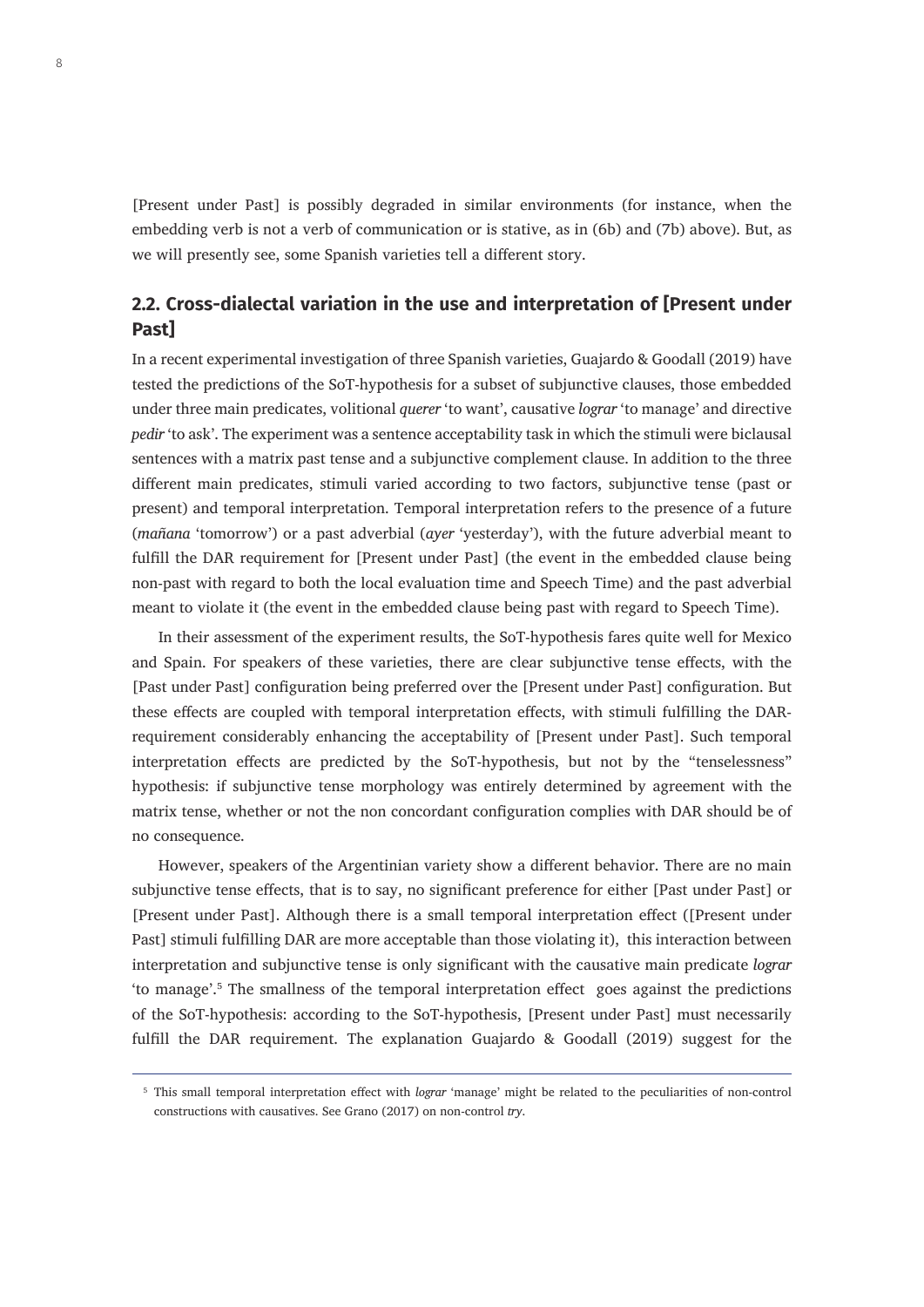differences between Mexico and Spain, on the one hand, and Argentina, on the other, is that the morphological form present subjunctive has a different feature specification in Mexico and Spain, where it is [–past], and in Argentina, where it is not specified for tense (in contrast with the past subjunctive, which is specified as  $[+$  past]).

Guajardo & Goodall's (2019) experimental evidence for this cross-dialectal difference is consistent with the results of the corpus study reported in Guajardo (2017: Chapter 3), which investigates the relative frequency of the [Present under Past] pattern for the same three varieties in the *Web/Dialects* subcorpus of Davies' (2016) *Corpus del español*. In this case, the main verbs explored were two causative verbs, *lograr* 'to manage' and *hacer* 'to make', and two volitional verbs, *querer* 'to want' and *esperar* 'to hope'. The [Present under Past] pattern accounts for an average of 30% of the occurrences of a subjunctive embedded under a past tense form of these four main verbs in Argentina, whereas it only reaches an average of 6.32% in Mexico and 3.50% in Spain.

Guajardo (2017) and Guajardo & Goodall (2019) provide thus solid empirical evidence for cross-dialectal variation in the use and interpretation of the [Present under Past] pattern in subjunctive clauses. They establish for Argentina that this pattern is significantly more frequent and more acceptable than in the two other varieties and, crucially, that it is also acceptable when it violates the DAR requirement characterizing [Present under Past] in SoT languages. Unlike the present subjunctive in Mexico and Spain, for which the data indicate that it complies with the DAR-requirement, the present subjunctive in Argentina appears not to comply with it. Guajardo & Goodall (2019: 16) propose as "a plausible possibility" that the present subjunctive in Argentina is not specified for tense. Against the background of most current theories of SoT (see above §2.1.2), their experimental findings seem to suggest that, at the very least, the present subjunctive in Argentina is non-indexical: recall that the DAR-requirement is generally thought to be induced by a present tense that is indexical, that is to say, that has to be located with regard to Speech Time.

However, this experimental evidence only bears on *one* type of subjunctive argument clauses, those embedded under causative, volitional and directive predicates. And this is precisely the type of clause for which the reformulated "tenselessness" hypothesis predicts a special temporal behavior. Thus, the question arises as to whether the phenomenon described by Guajardo (2017) and Guajardo & Goodall (2019) for Argentinian Spanish uniformly affects all subjunctive argument clauses. There are reasons to suspect that this is not the case. Sessarego (2010) finds that the class of the embedding verb is a significant factor for the occurrence of [Present under Past] subjunctives violating the DAR requirement across dialects; Crespo del Río (2014) finds that [Present under Past] subjunctives violating the DAR requirement are produced more frequently by Peruvian speakers when the embedding verb is a volitional or an emotive-factive predicate than when the embedding verb is an epistemic verb; Laca (2019) claims that the [Present under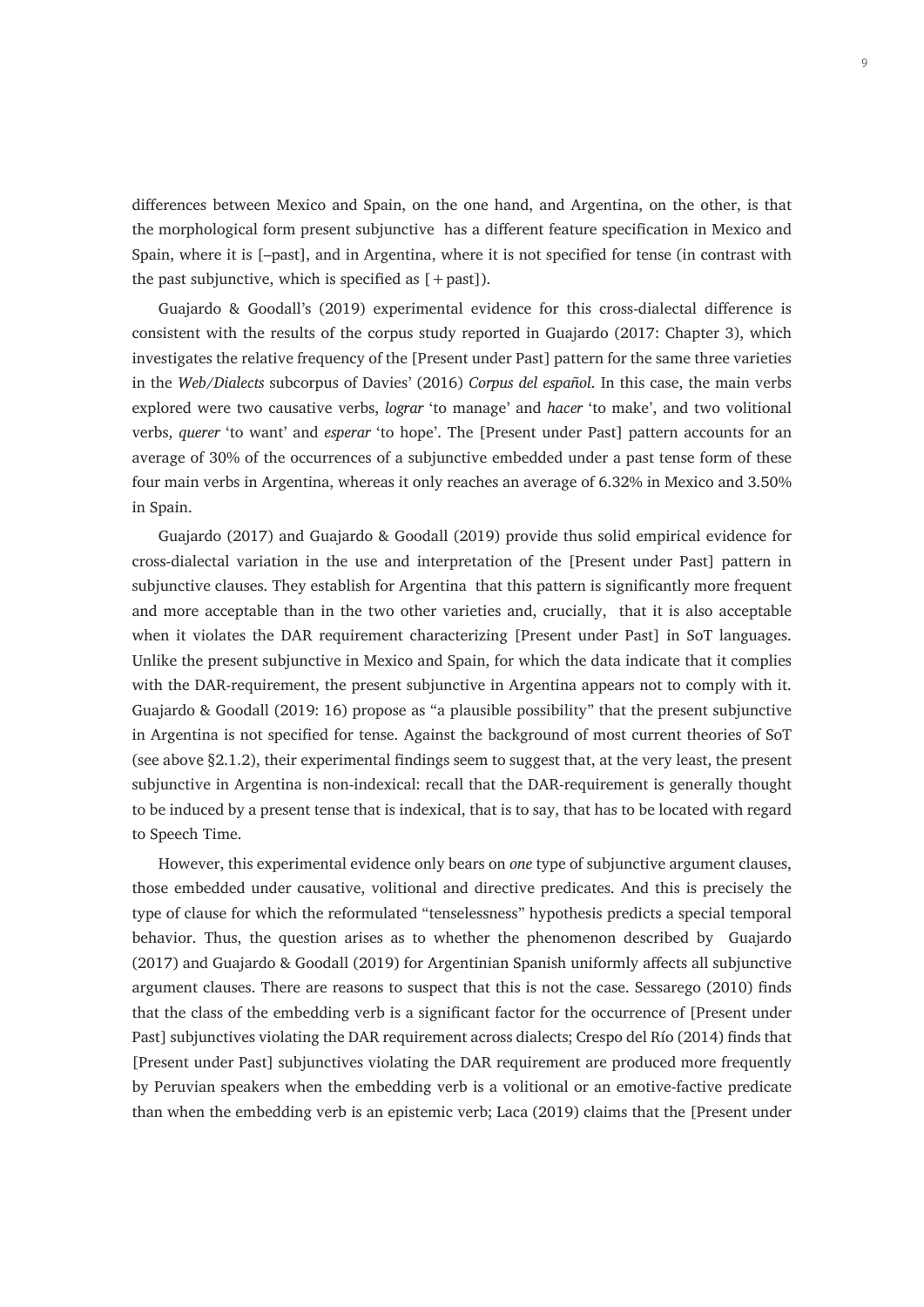Past] pattern in Argentinian Spanish has different properties in intensional subjunctive clauses than it has in other subjunctive clauses or in indicative clauses.

#### **2.3. Motivation for this research**

 With this research, we would like to ascertain whether [Present under Past] violating the DAR requirement extends to all subjunctive argument clauses or whether it is confined to a particular type of subjunctive clause. We hypothesize:

- (i) that there is a change in progress in some Spanish varieties that leads to the present subjunctive being interpreted non-indexically, and thus gives rise to [Present under Past] violating the DAR requirement;
- (ii) that this change originates in argument clauses that are low in a scale of clausehood to be defined below (see §2.4) and might possibly spread from there to cover the whole domain of subjunctive clauses.<sup>6</sup>

We explore the second hypothesis by conducting a corpus investigation and an acceptability experiment for Uruguayan Spanish. The reason for this choice is the following: Uruguayan Spanish is very close indeed to Argentinian Spanish (both being usually treated under the cover term *Rioplatense* Spanish), but anecdotal evidence suggests that it is at a less advanced stage of the change affecting the [Present under Past] pattern in subjunctive clauses, which appears to characterize mostly the speech of younger adults in the Uruguayan variety. This is also suggested by Eddington (2020), who finds a major usage difference between both varieties concerning the frequency of [Present under Past] for 17 matrix verbs triggering the subjunctive in the *Web/Dialects* subcorpus of Davies (2016). If we want to identify the type of context in which the change originates, it is advisable to start from the variety at the less advanced stage.

<sup>6</sup> Understanding this change is not only intrinsically important for Spanish, but also from a comparative Romance perspective: one of the Romance languages, Contemporary French (cf. Sveberg 1998) seems to have brought an analogous process to its conclusion. The present subjunctive in Contemporary French has become non-indexical across the board, that is to say, it need not be interpreted with regard to Speech Time. This is not to say, however, that it is "tenseless": it still requires simultaneity or posteriority (thus excluding anteriority) with regard to the time of the matrix clause. We speculate that the change begins with a present subjunctive that is indexical (as is to be expected in a language that is typologically a SoT language), that the form in question starts to be interpreted non-indexically in a particular syntactic environment that is temporally defective (that of intensional subjunctive clauses), that non-indexicality spreads from there to the semantically closely related domain of emotive-factive clauses, and then possibly to all subjunctive clauses. This is, at the present stage of research, mere speculation, but it might help understand the interest of the question.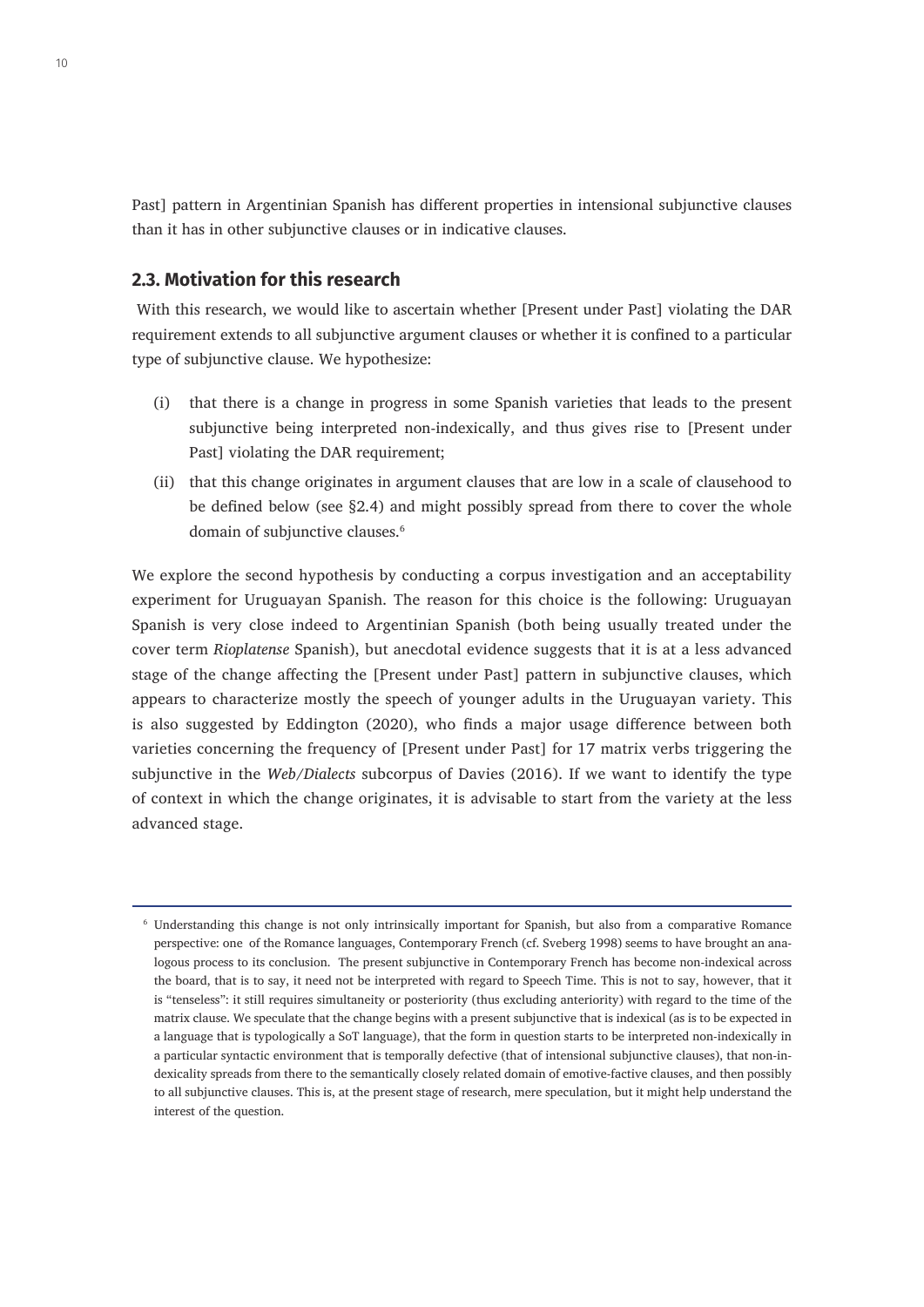#### **2.4. Three types of subjunctive argument clauses and the scale of clausehood**

Following Quer (1998), we distinguish three types of subjunctive argument clauses, intensional subjunctive clauses (8a), polarity subjunctive clauses (8b), and emotive-factive subjunctive clauses (8c):

- (8) a. Patricia logró/ quería/ pidió que le Patricia manage.IND.PST / want.IND.PST / ask.IND.PST that him/her dieran un premio. give.sbjv.pst.3pl a prize 'Patricia managed /wanted/asked to be given a prize.'
	- b. Patricia negó/ no creía/ descartó que le Patricia deny.IND.PST / not believe.IND.PST /exclude.IND.PST that him/her dieran un premio. give.sbjv.pst.3pl a prize 'Patricia denied/ didn't believe/ excluded that she would get a prize.'
	- c. A Patricia le molestó/ gustó/ pareció raro que to Patricia her disturb.IND.PST / please.IND.PST / seem.IND.PST strange that le dieran un premio. him/her give.sbjv.pst.3pl a prize 'Patricia was upset/liked/found it strange to be given a prize.'

Intensional subjunctive clauses, which are embedded under causative, volitional and directive predicates, differ from polarity subjunctive clauses, in which subjunctive mood is licensed by a negative semantic environment, in at least four properties. Two of them are evidence for the selected status of subjunctive mood in intensional subjunctive clauses: subjunctive mood does not alternate with the indicative, and mood choice is strictly local, that is to say, the subjunctive is not licensed in more deeply embedded complement clauses.<sup>7</sup>

The other two properties can be read as symptoms for an impoverished or defective clausal structure. First, only intensional subjunctive clauses exhibit the subject obviation effect, banning co-reference between the matrix and the embedded subject, as shown in (9a) versus (9b):

(ii) Quiero [que piense [que le conviene/ \*convenga]] want.IND.PRS.1sG that think SBJ.PRS that him/her suit.IND.PRS/\*suit.SBJ.PRS 'I want him/her to think that it is good for him/her'

<sup>7</sup> Polarity subjunctive clauses license subjunctive mood in the complement clauses they may embed (i), whereas this does not hold of intensional subjunctive clauses (ii), cf. Quer (1998: 36–38):

<sup>(</sup>i) No creo [que piense [que le conviene/ convenga]] not believe.ind.prs.1sg that think.sbj.prs that him/her suit.ind.prs/ suit.sbj.prs 'I don't believe he/she thinks that it is good for him/her'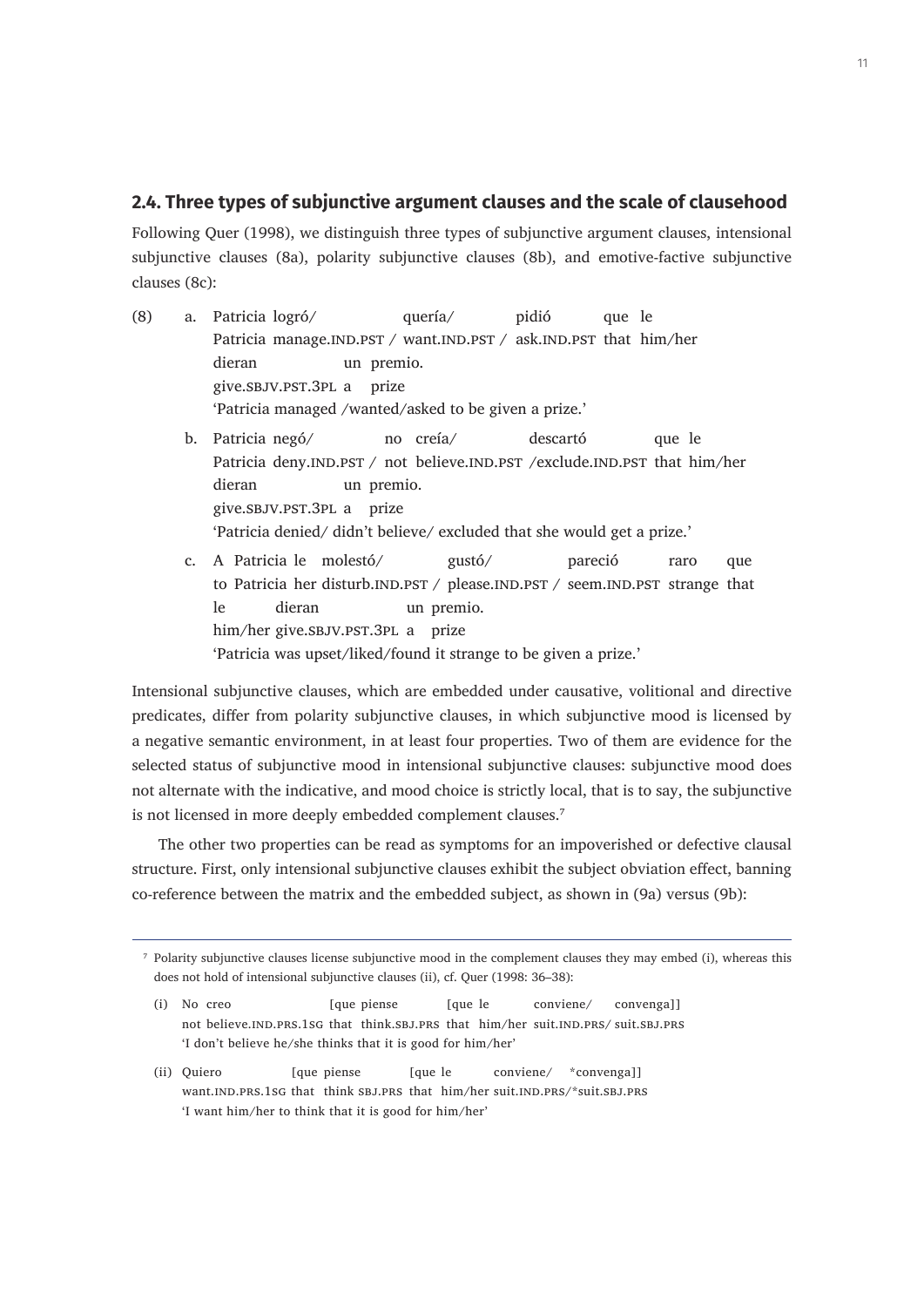- (9) a. Patricia<sub>i</sub> logró/ quería que [pro  $\mathcal{L}_{i,j}$ ] obtuviera un premio. Patricia manage.IND.PST/ want.IND.PST that  $[pro_{\pi i/2}]$  get.SBJV.PST a prize. 'Patricia managed/wanted him/her to get a prize.'
	- b. Patricia<sub>i</sub> negó/ descartó que [pro <sub>i/i</sub>] obtuviera un premio. Patricia deny.IND.PST/exclude.IND.PST that  $[pro_{i/1}]$  get.SBJV.PST a prize 'Patricia denied/excluded that s/he had got a prize.'

Whatever its ultimate analysis, $^8$  subject obviation is a form of anti-control and undoubtedly signals a tighter dependency between properties of the embedded and the matrix clause than there is in cases in which the interpretation of the embedded subject is unconstrained.

Secondly, intensional subjunctive clauses exhibit temporal restrictions banning [Past under Present] (10a) as well as the periphrastic future form in the embedded clause (10b):

- (10) a. \*Patricia logra/ quiere que le dieran un premio. Patricia manage.IND.PRS/ want.IND.PRS that him/her give.SBJV.PST.3PL a prize \*'Patricia manages/wants to have been given a prize.'
	- b. \*Patricia logra/ quiere que le vayan a dar Patricia manage.IND.PRS/ want.IND.PRS that him/her go.SBJ.PRS to give.INF un premio.
		- a prize
		- \*'Patricia manages/wants to be going to be given a prize.'

In the literature on control and infinitives, analogous temporal restrictions are interpreted as evidence for the lack of independent Tense (Landau 2004) or for the lack of Tense altogether (Wurmbrand 2014) in the embedded clause. Notice that, just like the tenselessness hypothesis, this presupposes a dissociation between the semantic-syntactic property of having (independent) Tense and the morphological property of bearing tense morphology.<sup>9</sup>

As for emotive-factive subjunctive clauses (8c), they do not fall neatly on either side of the intensional-polarity divide: in them, subjunctive mood is by and large obligatory, but mood choice is not strictly local, and they do not exhibit subject obviation (11a) nor temporal restrictions other than those derived from their factive nature (11b).

<sup>8</sup> For an overview of the different proposals to account for subject obviation, see Kempchinsky (2009); Romero Mérida (2013).

<sup>9</sup> Thus, according to Wurmbrand (2014), "simultaneous" propositional attitude infinitives (in the complement of *believe/claim*-verbs) in English lack morphological tense, but exhibit syntactic/semantic Tense. In contrast, C(ontrol)-subjunctives in the Balkan languages exhibit morphological tense but lack independent Tense, according to Landau (2004).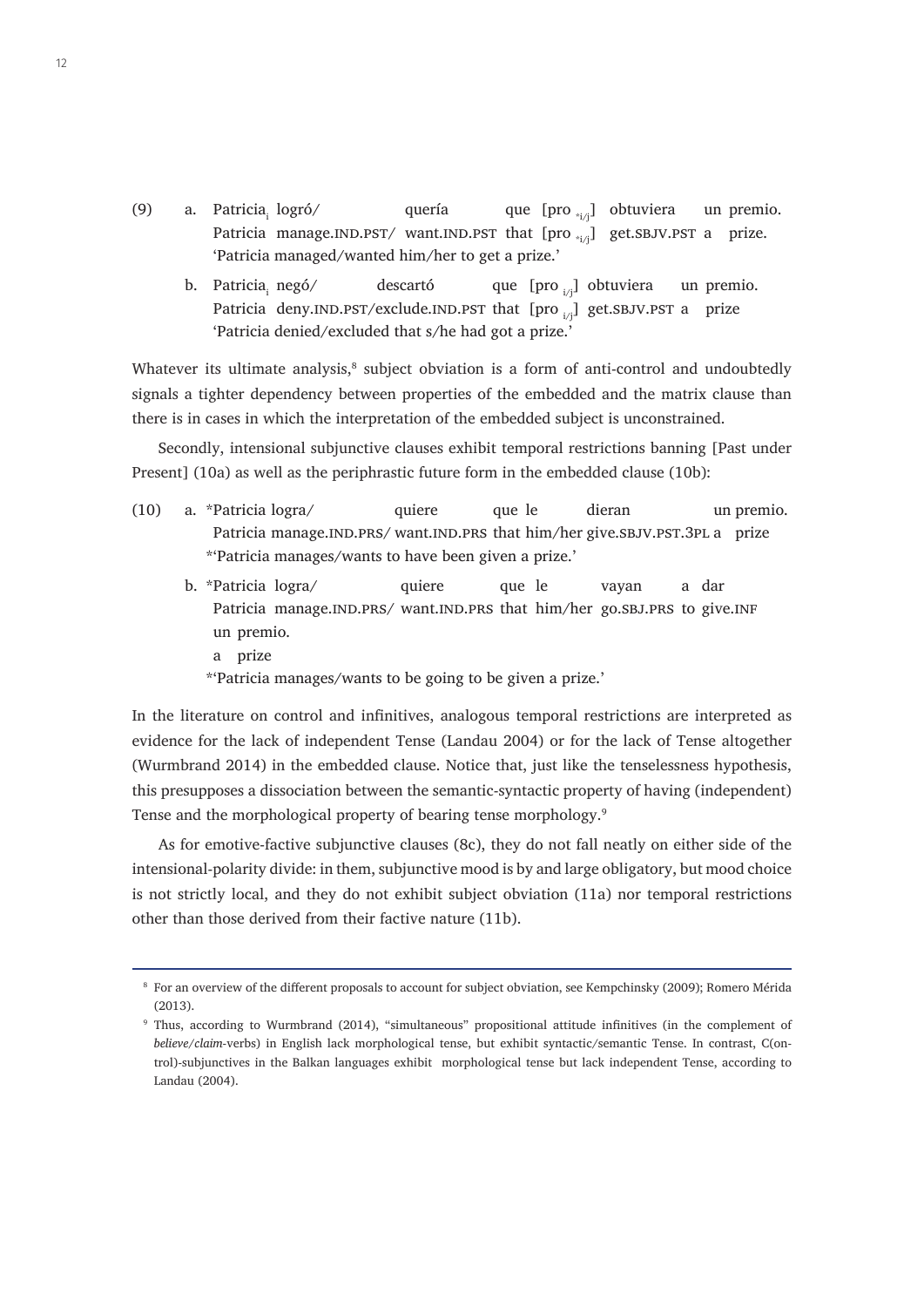- (11) a. Patricia lamentó que [pro  $\mathcal{U}$ ] no hubiera obtenido el premio. Patricia regret.IND.PST that  $[pro_{i,j}]$  not have.SBJV.PST.3sG gotten the prize. 'Patricia regretted that she hadn't gotten the prize.'
	- b. Patricia lamenta que Pedro no pudiera asistir. Patricia regret. IND.PRS that Pedro not can. SBJV.PST.3sG attend. 'Patricia regrets that Pedro was not able to attend.'

However, emotive-factive subjunctive clauses share with at least a subset of intensional subjunctive clauses the property of involving not merely representations of states of affairs, but rather orderings ("preferences") on states of affairs (Anand & Hacquard 2013). The semantics of the emotive-factive predicates that introduce them comes sometimes very close to the semantics of volitionals (Heim 1992; Laca 2015), and the patterns of complementation of both types of predicates are cross-linguistically similar.

Quer's distinction among three types of subjunctive clauses can be correlated with the implicational complementation hierarchy (ICH) proposed by Wurmbrand & Lohninger (2020). This hierarchy constitutes a reinterpretation of Givón's (1980) Binding Hierarchy building on a more indirect relationship between morphosyntactic coding and the different degrees of integration of complement clauses according to the "size" of the semantic object they denote. Relying on Ramchand & Svenonius (2014) for the characterization of these semantic objects, the hierarchy poses the cross-linguistic existence of three broad groups of complement clauses along a scale of clausehood, namely, from most clausal to least clausal, *(tensed) propositions, situations,*  and *events*. 10

These three groups can be briefly characterized as follows. (Tensed) propositions can be attributed a truth value, are temporally independent (in the sense of not having a pre-specified temporal orientation), and may involve Speaker oriented parameters. Situations are not assessed for truth, they are typically future-oriented (irrealis), and they lack Speaker-oriented properties. Finally, events lack temporal parameters and their temporal interpretation is necessarily simultaneous to that of the matrix verb. For additional details on the cross-linguistic criteria used in this typology, the reader is referred to Wurmbrand & Lohninger (2020).

The semantic complexity scale for the three types of clauses as conceived by Wurmbrand and Lohninger is represented in **Table 1**.

<sup>&</sup>lt;sup>10</sup> A type of complement clause is said to be "more clausal" than another if it is more independent (exhibiting for instance an independent subject or a tense that is not determined by that of the matrix clause), less transparent, that is to say, less permeable to certain syntactic dependencies or processes, such as restructuring and control, and syntactically more complex (spanning more functional domains).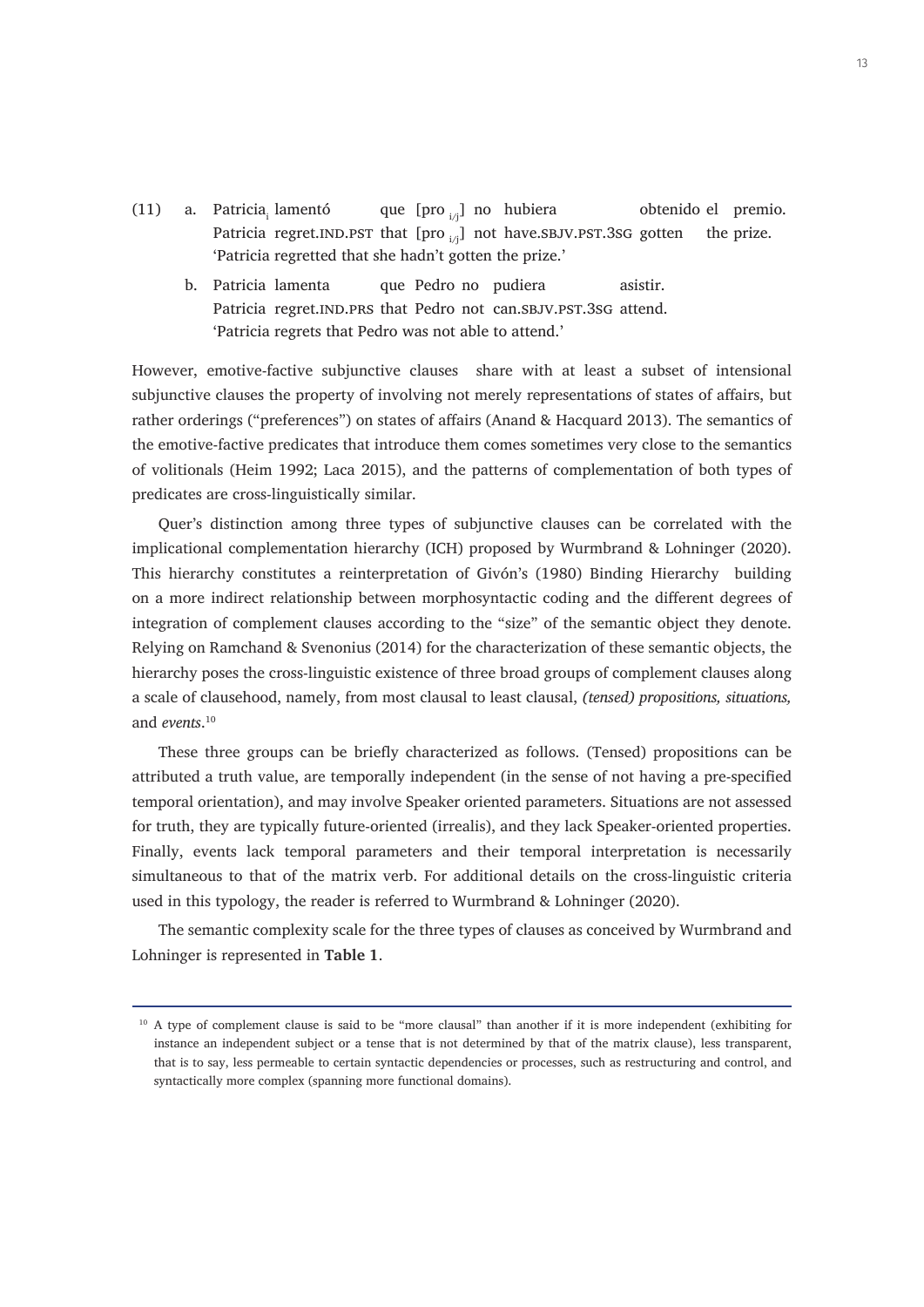|                            | Proposition                                   | <b>Situation</b>           | Event         |
|----------------------------|-----------------------------------------------|----------------------------|---------------|
| Minimally required domains | Operator domain<br>TMA domain<br>Theta domain | TMA domain<br>Theta domain | Theta domain  |
| Complexity                 | most complex                                  | intermediate               | least complex |

**Table 1:** Complement composition.

(from Wurmbrand & Lohninger 2020, Table 13).

Syntactically, the minimally required domains correspond broadly to the CP, TP and v/VP projections of the generative tradition. These projections may be assumed to a have a more finegrained internal structure, so that transition points between domains may be identified. Thus, for Ramchand & Svenonius (2014), the Aspect projection defines the transition between the v/ VP and the TP, and the Finiteness projection defines the transition between the TP and the CP.

Importantly, there is no 1-to-1 mapping between the semantic type of complement clause and morphosyntactic coding, neither cross-linguistically nor in one and the same language. Thus, for instance, non-finite clauses in English may represent complements of different "sizes" (see Wurmbrand 2014), as in (12a-c):

| (12) | a. Clara claimed to have left early. | (tensed proposition) |
|------|--------------------------------------|----------------------|
|      | b. Clara wanted to leave early.      | (situation)          |
|      | c. Clara managed to leave early.     | (event)              |

And, correspondingly, one and the same "size" of complement may be expressed by finite or nonfinite clauses, as in (12a-b):

| (13) | a. Clara claimed to have left early. |                                           | (tensed proposition) |
|------|--------------------------------------|-------------------------------------------|----------------------|
|      |                                      | b. Clara claimed that she had left early. | (tensed proposition) |

The relationship between semantic type of complement clause, morphosyntactic coding, and the complexity of the syntactic architecture is, however, not free, but regulated by the ICH. The ICH establishes certain "lower bounds" of syntactic complexity for complements.<sup>11</sup> Thus, for instance, a (tensed) proposition, according to Wurmbrand and Lohninger (2020), minimally requires a CP-domain hosting operators, whereas a situation only requires *some* TMA specification relating to the TP-domain. The ICH also predicts certain mappings to morphosyntactic coding. Thus, for instance, no language that does not allow morphological finiteness for tensed propositions could

<sup>&</sup>lt;sup>11</sup> It is important to note that the ICH defines lower bounds but no upper bounds for syntactic complexity. As a result, it explicitly predicts syntax-semantic mismatches in which there may be (vacuous) syntactic structure that has no consequences for interpretation (Wurmbrand & Lohninger 2020).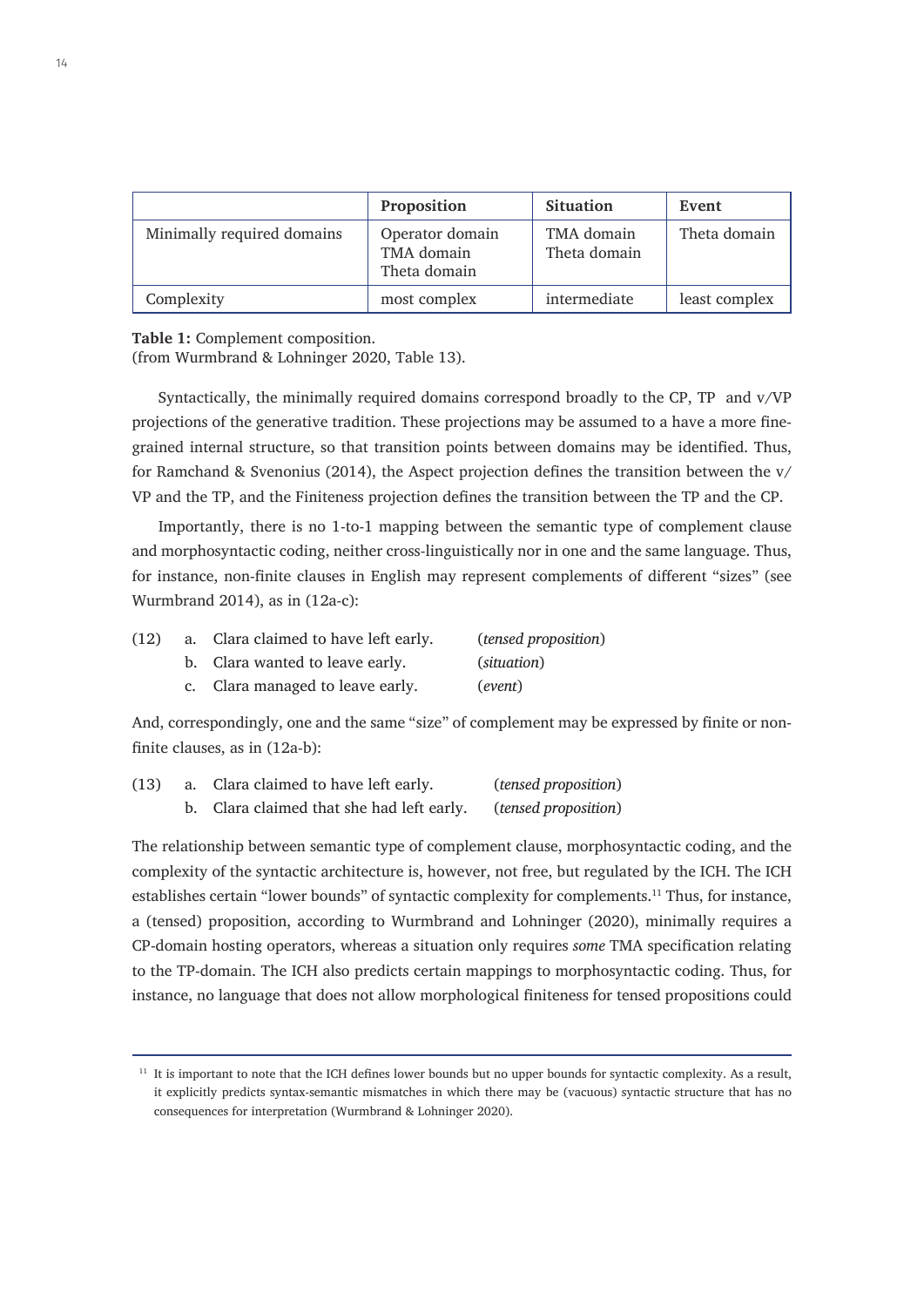allow it for events; if a language exhibits transparency effects such as restructuring phenomena (e.g. clitic-climbing) for situations, it will also exhibit it for events.

The absence of subject obviation and of temporal restrictions indicates, in our view, that polarity subjunctive clauses in Spanish correspond to (tensed) propositions, like their indicative counterparts. In contrast, intensional subjunctive clauses, which exhibit a tighter dependency from the properties of the matrix clause, correspond either to situations (in the complement of volitionals or directive predicates) or to events (in the complement of causatives):

- (14) a. Patricia negó que le dieran un premio. (*tensed proposition*) Patricia deny.IND.PST that him/her give.SBJV.PST.3PL a prize 'Patricia denied that she would get a prize.'
	- b. Patricia quería que le dieran un premio. (*situation*) Patricia want.IND.PST that him/her give.SBJV.PST.3PL a prize 'Patricia wanted to be given a prize.'
	- c. Patricia logró que le dieran un premio. (*event*) Patricia manage.IND.PST that him/her give.SBJV.PST.3PL a prize 'Patricia managed to be given a prize.'

As for emotive-factive subjunctive clauses, as stated above, they do not show symptoms of being "less clausal" than polarity subjunctive (or indicative) clauses: they lack a pre-specified temporal orientation and, in contrast with intensional subjunctive clauses, they do not exhibit dependencies between the interpretation of their subject and that of the matrix clause (no subject obviation as a form of anti-control). This, together with the fact that they can be assessed for truth (their truth is actually presupposed) leads us to regard them as expressing tensed propositions.<sup>12</sup>

We hypothesize that the change leading to a non-indexical interpretation of the present subjunctive starts at the lower end of the scale of clausehood, with events and situations, which either lack a full fledged TMA domain or an Operator domain.

# **3. Corpus Assessment**

In order to explore our hypothesis according to which the change affecting the indexical nature of the present subjunctive originates in intensional subjunctive clauses, which are low in the scale of clausehood, we carried out an exploratory corpus analysis, in which we sorted out the three types of subjunctive clauses (intensional, emotive-factive and polarity) and

<sup>&</sup>lt;sup>12</sup> See however Haegeman (2006) and de Cuba (2007) for some evidence that factive complement clauses are structurally less complex than non-factive complement clauses.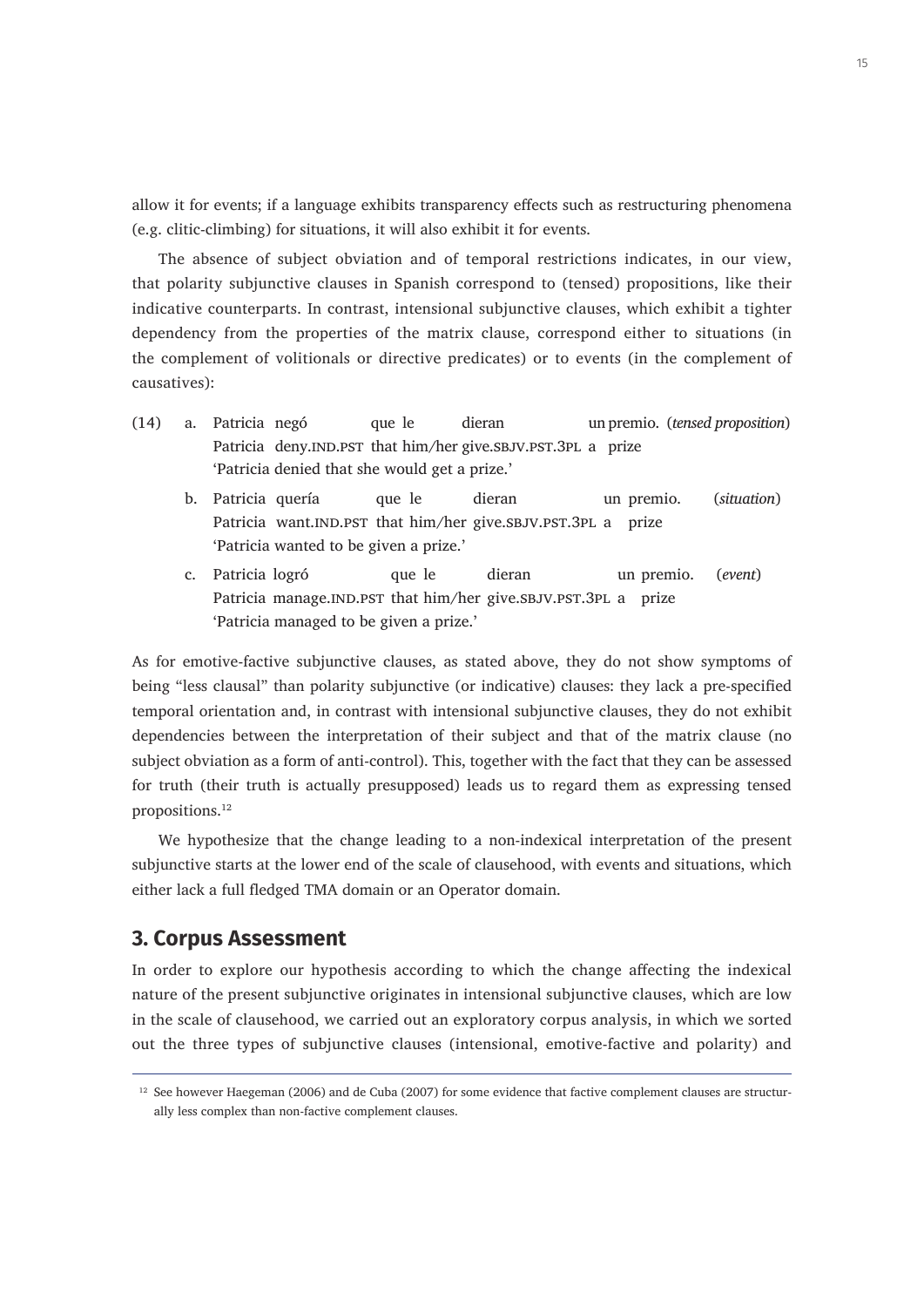coded whether they instantiated the [Past under Past] or the [Present under Past] pattern. For the latter pattern, we tried to ascertain whether its instances complied with the DAR requirement or violated it. The results of our corpus assessment suggest that the [Present under Past] pattern is comparatively less frequent in intensional subjunctive clauses than in the two other types, but at the same time, and more importantly, that intensional subjunctive clauses give rise to more violations of the DAR requirement than polarity and emotive-factive clauses.

#### **3.1. Methods**

Our corpus investigation was conducted on the Uruguay section of the *Web/Dialects* subcorpus of Davies' (2016) *Corpus del español*, which contains a substantial portion of material from blogs and forum discussions and therefore covers more informal registers quite well. The Uruguay section of the 2 billion word subcorpus comprises 41.386.594 words.

The queries used in our corpus search targeted constructions containing a matrix predicate in an indicative past tense and a present or a past subjunctive up to 6 words to its right. The past tense on the matrix predicate was either the simple (perfective) past (LEMMA.vPRET) or the imperfect (LEMMA.vIMPF). For the past subjunctive, we searched both for the -*ra* form (*cantara*) and for the much less frequent -*se* form (*cantase*), which are for all practical purposes allomorphic.

The matrix predicates selected were distributed in three categories according to their ability to combine with intensional, emotive-factive, or polarity subjunctive clauses. For intensional subjunctive clauses, 16 matrix predicates were selected:13 *conseguir* 'to manage', *desear* 'to wish', *disponer* 'to prescribe', *evitar* 'to avoid', *exigir* 'to demand', *impedir* 'to prevent', *indicar* 'to suggest', *intentar* 'to try', *lograr* 'to manage', *mandar* 'to order', *necesitar* 'to need', *ordenar* 'to order'*, permitir* 'to allow', *proponer* 'to propose', *querer* 'to want', *tratar* 'to try'.

For emotive-factive subjunctive clauses, we selected 16 matrix predicates: *agradar* 'to please', *agradecer* 'to be thankful for', *alegrar* 'to cheer, to rejoice', *celebrar* 'to celebrate', *decepcionar* 'to disappoint', *doler* 'to hurt', *encantar* 'to delight', *enojar* 'to annoy', *extrañar* 'to wonder, to find strange', *gustar* 'to please', *indignar* 'to outrage', *joder* 'to piss off', *lamentar* 'to regret', *molestar* 'to disturb', *preocupar* 'to concern', *sorprender* 'to surprise'. Those lemmata are on the whole low in

<sup>&</sup>lt;sup>13</sup> The selection of predicates started from a list similar to that in Eddington (2020) and aimed at getting comparable samples for causatives, directives and volitionals. We targeted middle or low frequency lemmas in order to keep the sample manageable for manual analysis. Since the lexical frequencies of the lemmas instantiating the subtypes differ widely, with the core volitional *querer* having high lexical frequency, we included more items for causatives and directives than for volitionals.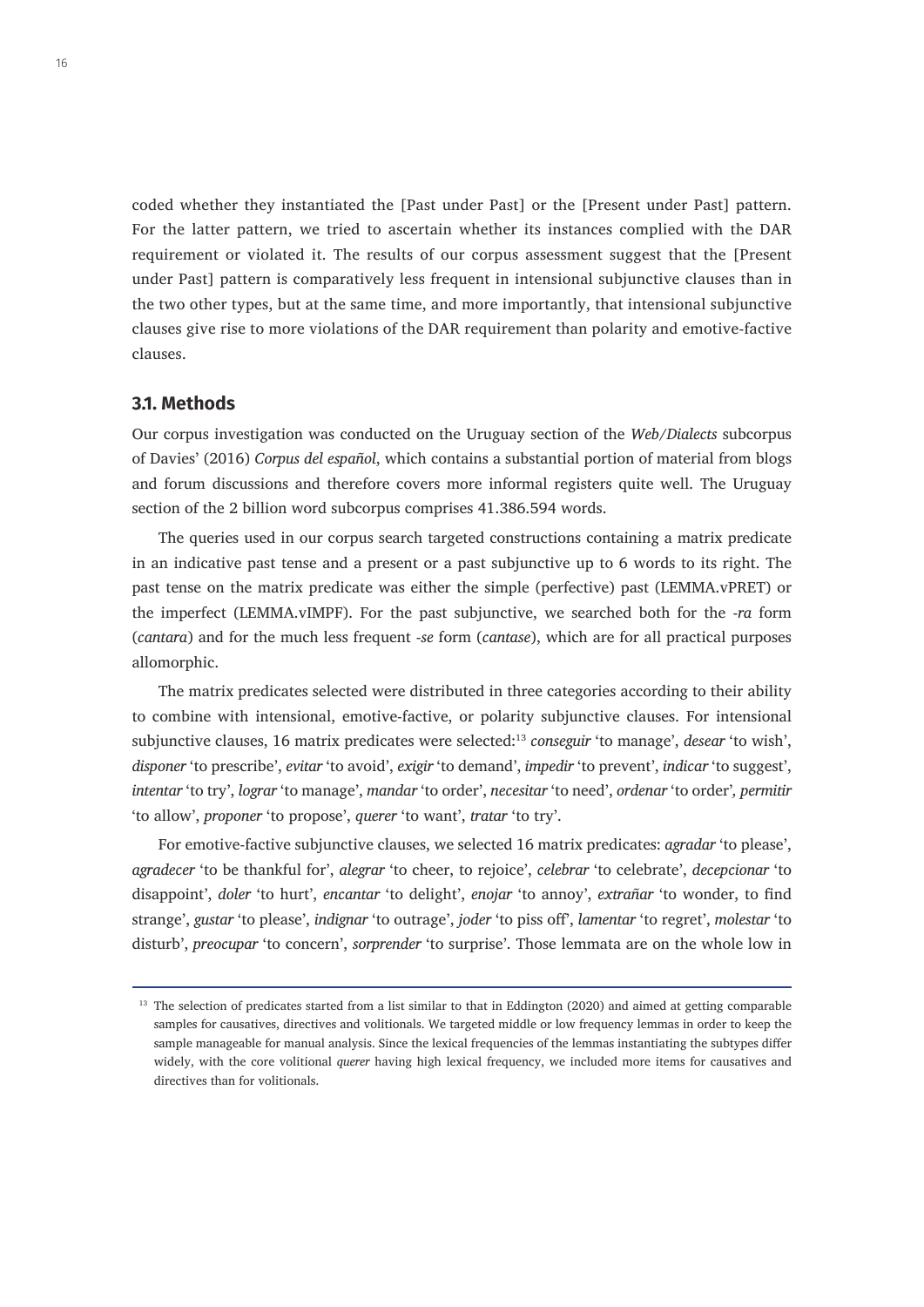frequency, so that we further added 1 complex predicate, *hacer gracia* 'to amuse' and 2 complex predicate patterns, *dar* 'to give' + emotion noun (e.g. *pena* 'shame', *rabia* 'anger') and *parecer* 'to seem, to look' + evaluative phrase (e.g. *bien* 'well', *grave* 'grave', *una pena* 'a shame') in order to obtain a reasonable number of examples.

For polarity subjunctive clauses, 13 matrix verbs were selected: *confirmar* 'to confirm', *considerar* 'to consider', *creer* 'to believe', *descarta*r 'to exclude', *imaginar* 'to imagine', *mencionar* 'to mention', *notar* 'to remark', *negar* 'to deny', *oir* 'to hear', *parecer* 'to seem, to look', *pensar* 'to think', *saber* 'to know', to which three complex predicates (*dar* 'to give' + *garantías* 'assurance'/ *la sensación* 'the feeling'/ *la impresión* 'the impression') were added in order to increase the number of examples.<sup>14</sup>

The results of the automated searches were manually scanned to make sure that they instantiated the targeted syntactic construction, and examples of the [Present under Past] pattern were annotated for compliance with or violation of the DAR-requirement  $(+/-DAR)$ . Examples in which the eventuality described in the subjunctive clause precedes Speech Time were coded as –DAR, as for instance (15a-b); examples in which it either holds at or follows Speech Time were coded as  $+DAR$ , as for instance (16a-b).

- (15) a. No me gustó que no esté con nosotros en ese momento, not me like.IND.PST that not be.SBJ.PRS.3SG with us in that moment cuando siempre estaba. when always be.IND.PST 'I didn't like it for him/her not to be with us at that moment, since he/she was always there.' b. El padre tan solo quería que su hijo trabaje en la fábrica, pero
	- the father so only want.IND.PST that his son work.SBJ.PRS in the factory but él ni eso quiso. he not that want.IND.PST 'The father just wanted his son to work at the factory, but he didn't even consider it.'
- (16) a. Dos familiares de Castro negaron recientemente que se encuentre grave. two relatives of Castro deny.IND.PST recently that REFL find.SBJ.PRS grave 'Two relatives of Castro's have recently denied that he is gravely ill.'

<sup>&</sup>lt;sup>14</sup> Actually, although some of the verbs in the list are rather frequent, the number of occurrences of the subjunctive mood in their complement clauses is low. The reason is that polarity subjunctives need to be licensed by a negative environment, and even in such a licensing environment, the subjunctive is not mandatory.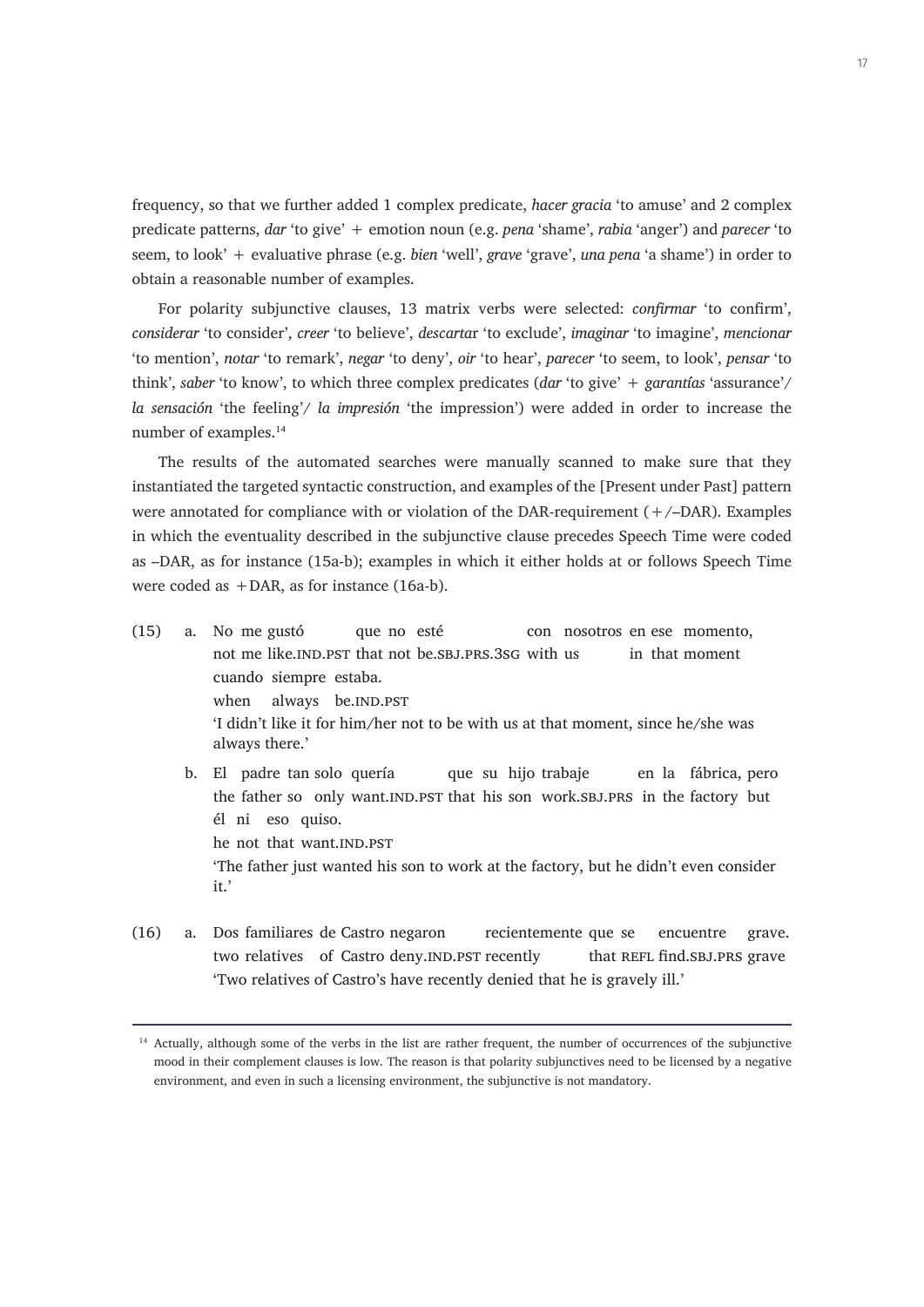b. Es importante destacar que se logró que el costo del click is important stress. INF that REFL manage. IND.PST that the cost of  $+$  the click sea muy bajo. be.sbj.prs very low 'It should be stressed that we succeeded in having a very low cost per click.'

The annotation for DAR was carried out by three annotators who analyzed every single example taking into account its wider context.

#### **3.2. Results**

For the intensional subjunctive category, we extracted a total of 1450 occurrences of subjunctive clauses under the 16 lemmata in the simple (perfective) past or in the imperfect. Out of these 1450 sentences, 179 followed the [Present under Past] pattern and 1271 the [Past under Past] pattern. We concentrated on the temporal interpretation of the 179 occurrences of [Present under Past], trying to ascertain whether they comply with the DAR-requirement. Recall that this is to be expected if SoT is active in this environment and the present subjunctive is indexical. By contrast, if the [Present under Past] pattern violates the DAR-requirement, that is to say, if the eventuality in the subjunctive clause precedes Speech Time, this constitutes evidence against SoT in this environment.

Even if the issue of locating the eventuality in the subjunctive clause with regard to Speech Time is tricky in the case of embedding under directives and volitionals, which are futureoriented and do not entail realization of the event (see Laca 2019 for discussion), annotators agreed on the analysis of the vast majority of the examples, of which only 5 were considered undecidable, 94 complied with the DAR-requirement, and 80 violated it. That is to say, in nearly half of the examples of [Present under Past] in intensional subjunctive clauses we find evidence against the indexical interpretation of the present subjunctive, and therefore against SoT.

For the emotive-factive subjunctive category, we collected a total of 225 occurrences of subjunctive clauses under the 19 selected matrix predicates in the simple (perfective) past or in the imperfect. Out of these 225 sentences, 53 followed the [Present under Past] pattern and 172 the [Past under Past] pattern. As for the temporal interpretation of the 53 occurrences of [Present under Past], 4 were undecidable, 42 complied with the DAR requirement, and only 7 violated it.

Finally, for the polarity subjunctive category, we found 258 occurrences of subjunctive clauses under the 16 selected matrix predicates. Out of these 258 sentences, 82 instantiated the [Present under Past] pattern and 176 the [Past under Past] pattern. 81 out of the 82 [Present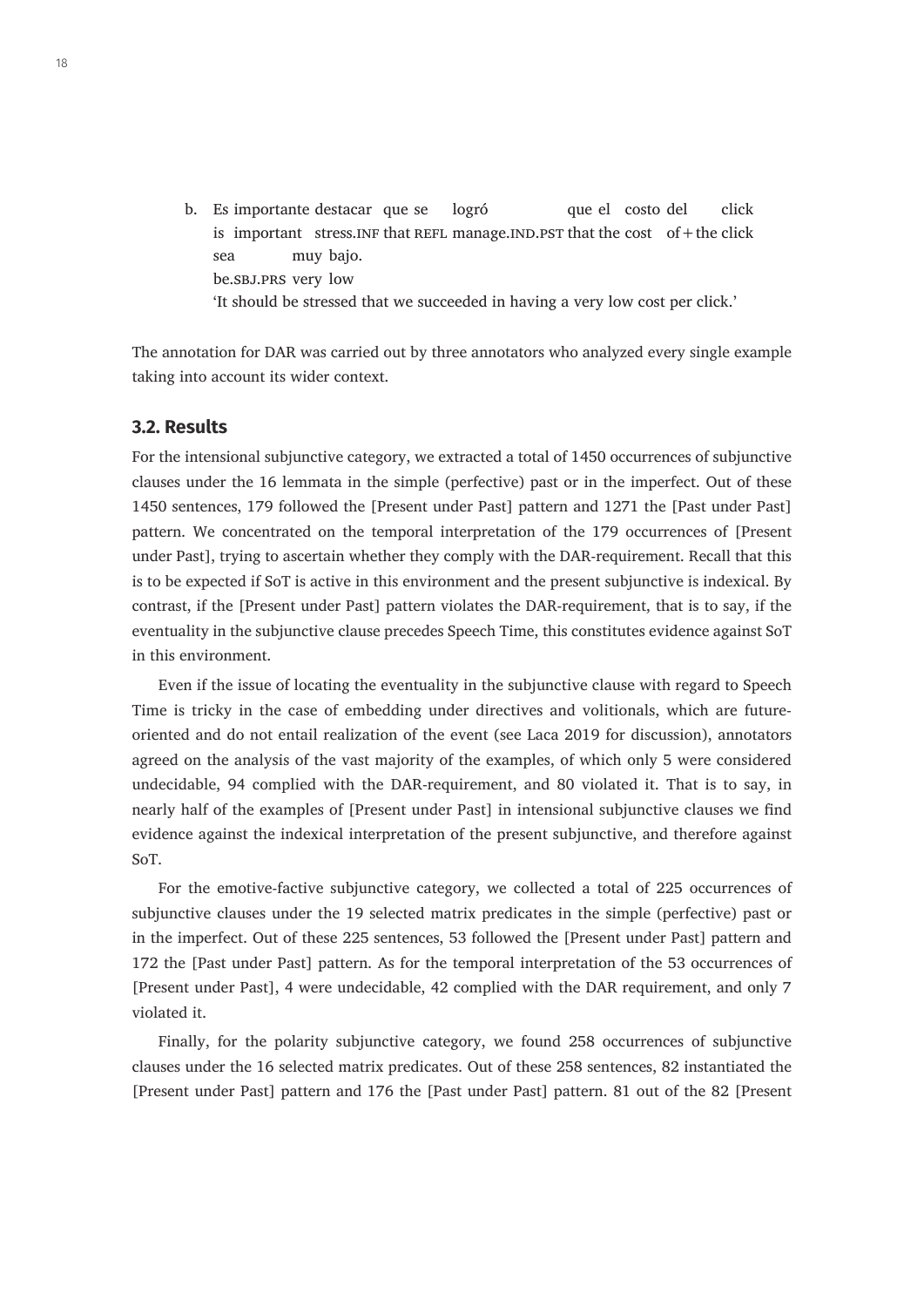under Past] instances complied with the DAR requirement, and only 1 (namely (17) below) could be interpreted as violating it, with the eventuality described in the subjunctive clause preceding Speech Time.

(17) pero yo nunca vi que nos dejen 1 minuto más porque el cuadro but I never see.IND.PST that us let.SBJ.PRS.3PL 1 minute more because the team contrario hacía tiempo opposite make.IND.PST time 'But I never saw them allow us one more minute because the other team was playing for time.'

The results are summarized in **Table 2**.

| Type of clause  | Tense pattern                            | <b>Occurrences</b>    | DAR-requirement |                   |
|-----------------|------------------------------------------|-----------------------|-----------------|-------------------|
| Intensional     | Past under Past                          | 87.55%<br>(1271/1450) |                 |                   |
|                 | Present under Past                       | 12.34%<br>(179/1450)  | $-DAR$          | 44.69% (80/179)   |
|                 |                                          |                       | $+$ DAR         | 52.51% (94/179)   |
|                 |                                          |                       | undecidable     | 2.79% (5/179)     |
| Emotive-factive | Past under Past                          | 76.89%<br>(172/225)   |                 |                   |
|                 | Present under Past                       | 23.55%<br>(53/225)    | $-DAR$          | 13.46% (7/53)     |
|                 |                                          |                       | $+$ DAR         | 78.84% (42/53)    |
|                 |                                          |                       | undecidable     | $7.69\%$ $(4/53)$ |
| Polarity        | Past under Past                          | 68.34%<br>(176/258)   |                 |                   |
|                 | Present under Past<br>31.66%<br>(82/258) |                       | $-DAR$          | $1.21\%$ (1/82)   |
|                 |                                          |                       | $+$ DAR         | 98.78% (81/82)    |
|                 |                                          | undecidable           | $\Omega$        |                   |

**Table 2:** Distribution of subjunctive tenses and DAR effects according to type of clause.

# **3.3. Discussion**

Our corpus queries show an uneven distribution for intensional subjunctive clauses as compared to emotive-factive and polarity subjunctive clauses: for a comparable number of matrix predicates in each search category, intensional subjunctive clauses return 3 times more hits than the two other categories combined (1450/483).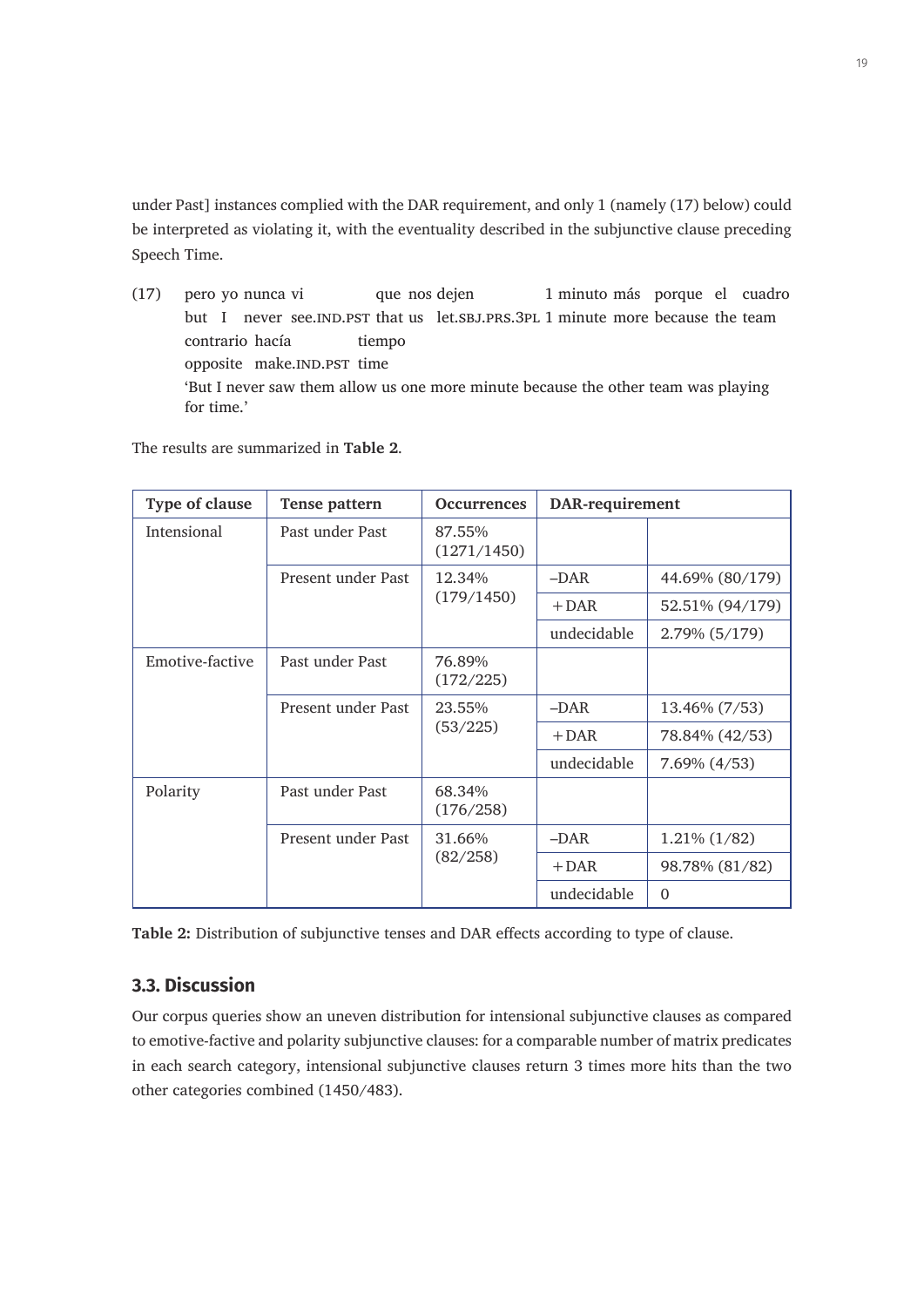As to the rate of occurrence of [Present under Past], the 12.34% of [Present under Past] in intensional subjunctive clauses situates the Uruguayan variety between the Argentinian and the Mexican variety, for which Guajardo (2017) obtains averages of 30% and 6.32%, respectively (see above §2.2). This is compatible with our initial assumption that the Uruguayan variety is at a less advanced stage of change than the Argentinian variety.

With due allowance for the uneven distribution of the types of subjunctive clauses, our exploratory corpus investigation suggests that subjunctive argument clauses do not behave uniformly regarding the temporal interpretation of the [Present under Past] pattern. Violations of the DAR-requirement make up for almost half of the cases of intensional subjunctive clauses, they are almost non-existent for polarity subjunctive clauses, and they reach one seventh to one eighth of the cases of emotive-factive subjunctive clauses.

This non-uniform behavior would be unexpected if the Uruguayan variety complied with the implications of the analysis of the present subjunctive suggested by Guajardo & Goodall (2019) for the Argentinian variety: if the present subjunctive as a morphological form is not specified for tense, we would expect violations of the DAR-requirement to distribute more evenly in all three types of clauses. What we find, however, is that [Present under Past] violating the DARrequirement and thus not conforming to SoT behavior characterizes intensional subjunctive clauses and is also attested to some extent with emotive-factive subjunctive clauses. Our corpus findings appear to be compatible with our hypothesis of a change originating in those subjunctive clauses that are lower on a scale of clausehood, the intensional subjunctive clauses on which Guajardo (2017) and Guajardo & Goodall (2019) exclusively concentrate their attention.

# **4. Experiment**

The exploratory corpus investigation suggests that subjunctive argument clauses do not behave uniformly regarding the interpretation of the [Present under Past] pattern. In a nutshell, only intensional subjunctive clauses violate the DAR-requirement in a substantial proportion of cases. However, as pointed out by an anonymous reviewer, this does not show conclusively that DARviolations are strongly dispreferred in the two other environments: it may be that they do not occur in the corpus for accidental reasons (recall, for instance, that the samples extracted for emotivefactive and polarity subjunctive clauses are much smaller). Given these results, we conducted an acceptability judgment experiment<sup>15</sup> in order to test whether the generalization suggested by the

<sup>&</sup>lt;sup>15</sup> A reviewer remarks that a controlled production test could have been useful as well. We agree with this remark, but at the present stage of our research, an acceptability judgement task offers a more direct way of ascertaining whether speakers are sensitive to the type of clause when evaluating sequences that violate DAR.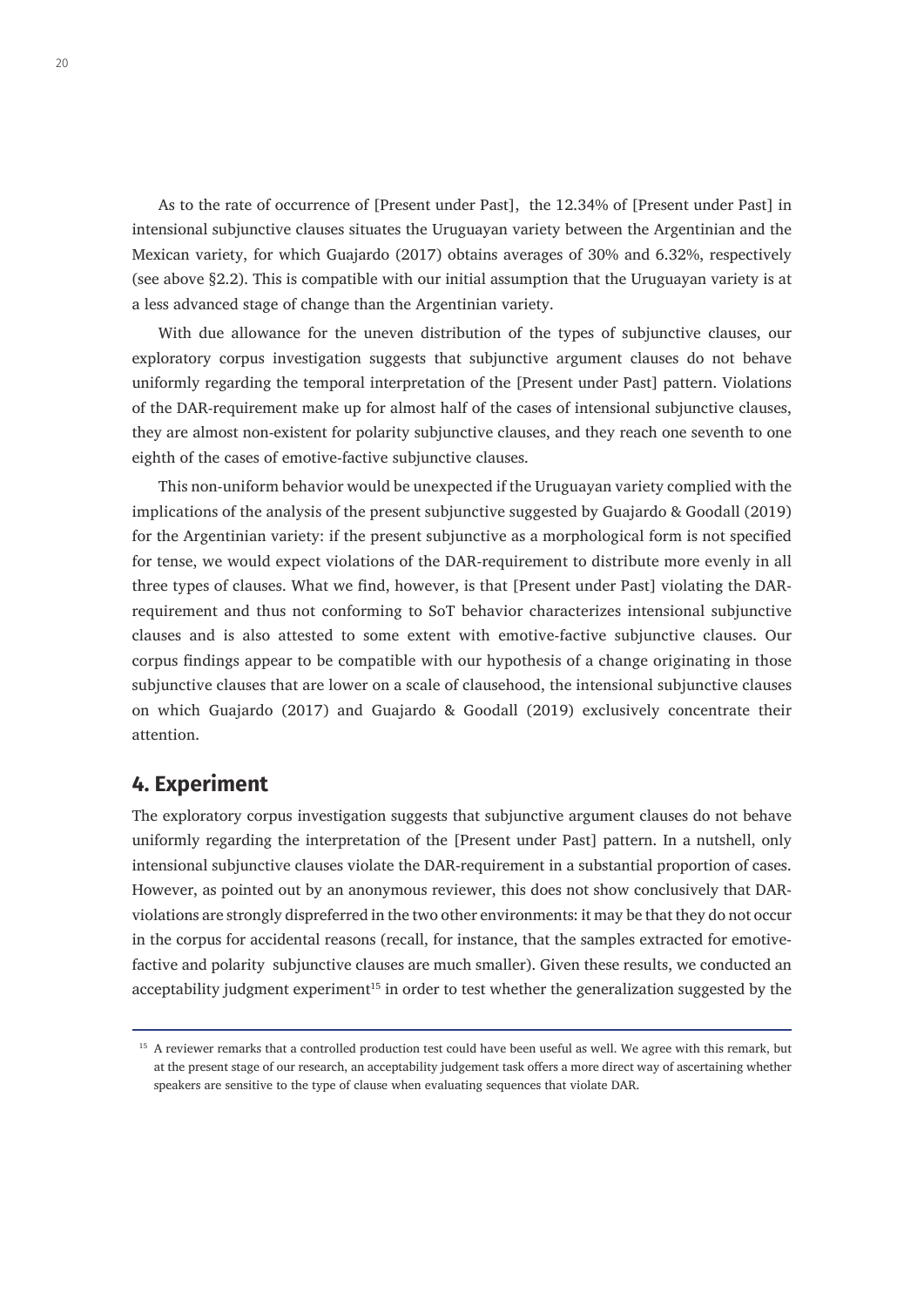corpus investigation holds in a controlled environment, which would corroborate the hypothesis that the type of subjunctive clause involved is a decisive factor in the non-SoT (non indexical) interpretation of [Present under Past]. In this experiment, the [Present under Past] vs. [Past under Past] patterns were investigated by varying the type of the subjunctive clauses, which were embedded in intensional, emotive-factive, or polarity environments. Relying on the observations drawn from corpus data and on previous hypotheses found in the literature, we can assume the following: If what accounts for [Present under Past] violating the DAR requirement is the feature specification of the present subjunctive form as such, no variation across the different types of subjunctive clauses is expected. If the present subjunctive is indexical, we expect [Present under Past] to be degraded in environments violating the DAR requirement regardless of the type of subjunctive clause. If the present subjunctive is not indexical (or if it lacks temporal specification altogether),<sup>16</sup> we expect [Present under Past] in environments violating the DAR requirement to be acceptable across the board.

The current experiment aims to ascertain whether the phenomenon affects the temporal feature specification of the present subjunctive as such, as implied by Guajardo (2017) and Guajardo & Goodall (2019) for Argentinian Spanish, or the interpretation of the present subjunctive in a particular type of subjunctive argument clause, as we hypothesize on the basis of the reformulated "tenselessness"-hypothesis and our exploratory corpus investigation. The experiment is designed to test the relative acceptability of [Present under Past] in an environment excluding a DAR-interpretation in the three types of subjunctive argument clauses we distinguish.

#### **4.1. Design and Predictions**

The experiment employed a  $3 \times 2$  within-participants and within-items design. The factor **Type of clause** had three levels (intensional, polarity and emotive-factive) and the factor **Subjunctive tense,** which corresponds to the tense of the subjunctive clause, had two levels (present and past). **Table 3** summarizes and exemplifies each experimental condition.

<sup>&</sup>lt;sup>16</sup> A morphological tense is not indexical if it need not be computed with regard to Speech Time, but must only be computed with regard to a contextual evaluation time supplied, for instance, by a matrix clause. The "relative present" discussed in Ogihara & Sharvit (2012) and Altshuler (2016: 135–138) is non-indexical in this sense. A form lacks temporal specification altogether if it does not specify a temporal relation to an anchor. As stated in footnote 5 above, the present subjunctive in Contemporary French is not indexical, but it has a temporal specification as [–past]. Lack of temporal specification entails non-indexicality, but the inverse entailment does not hold.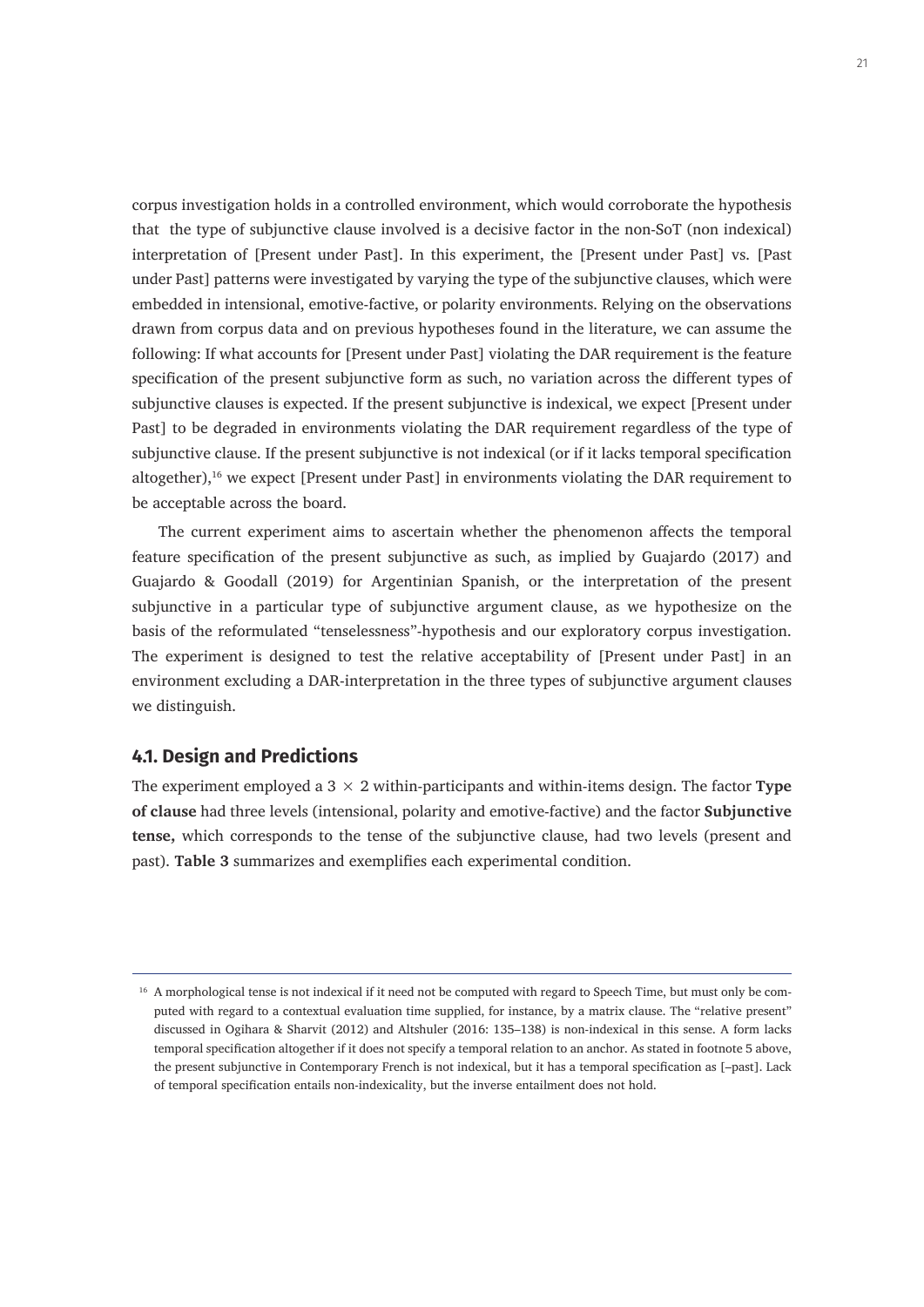| Subjunctive<br><b>Tense</b> | <b>Type Of Clause</b> | <b>Stimulus</b>                                                                                   |
|-----------------------------|-----------------------|---------------------------------------------------------------------------------------------------|
| Past                        | Intensional           | Pedro pidió que vinieran. SBJ. PST todos sus amigos.<br>Por suerte estaban todos presentes.       |
|                             |                       | 'Pedro asked for all his friends to come. Fortunately,<br>they were all there'                    |
| Past                        | Polarity              | Pedro dudó que vinieran. SBJ. PST todos sus amigos.<br>Por suerte estaban todos presentes.        |
|                             |                       | 'Pedro doubted that all his friends would come.<br>Fortunately, they were all there'              |
| Past                        | Emotive-factive       | A Pedro le agradó que vinieran. SBJ. PST todos sus<br>amigos. Por suerte estaban todos presentes. |
|                             |                       | 'Pedro was pleased that all his friends came.<br>Fortunately, they were all there'                |
| Present                     | Intensional           | Pedro pidió que vengan. SBJ. PRS todos sus amigos.<br>Por suerte estaban todos presentes.         |
|                             |                       | 'Pedro asked for all his friends to come. Fortunately,<br>they were all there'                    |
| Present                     | Polarity              | Pedro dudó que vengan. SBJ. PRS todos sus amigos.<br>Por suerte estaban todos presentes.          |
|                             |                       | 'Pedro doubted that all his friends would come.<br>Fortunately, they were all there'              |
| Present                     | Emotive-factive       | A Pedro le agradó que vengan. SBJ. PRS todos sus<br>amigos. Por suerte estaban todos presentes.   |
|                             |                       | 'Pedro was pleased that all his friends came.<br>Fortunately, they were all there'                |

**Table 3:** Sample experimental stimuli.

We outline the three following possible predictions:

- (i) If SoT is active and the present subjunctive is indexical, we expect no effect of the Type of clause on acceptability judgments, but a significant effect of the Subjunctive tense, with present being less acceptable than past, regardless of the type of clause.
- (ii) If the morphological form present subjunctive is not specified for tense, as suggested by Guajardo & Goodall (2019) for Argentinian Spanish, we should fail to find a significant effect of the Type of clause or of the Subjunctive tense.
- (iii) If the reformulated "tenselessness"-hypothesis is correct, we expect an interaction Type of clause\*Subjunctive tense, with no significant difference in acceptability between present and past intensional subjunctive clauses, contrasting with a significant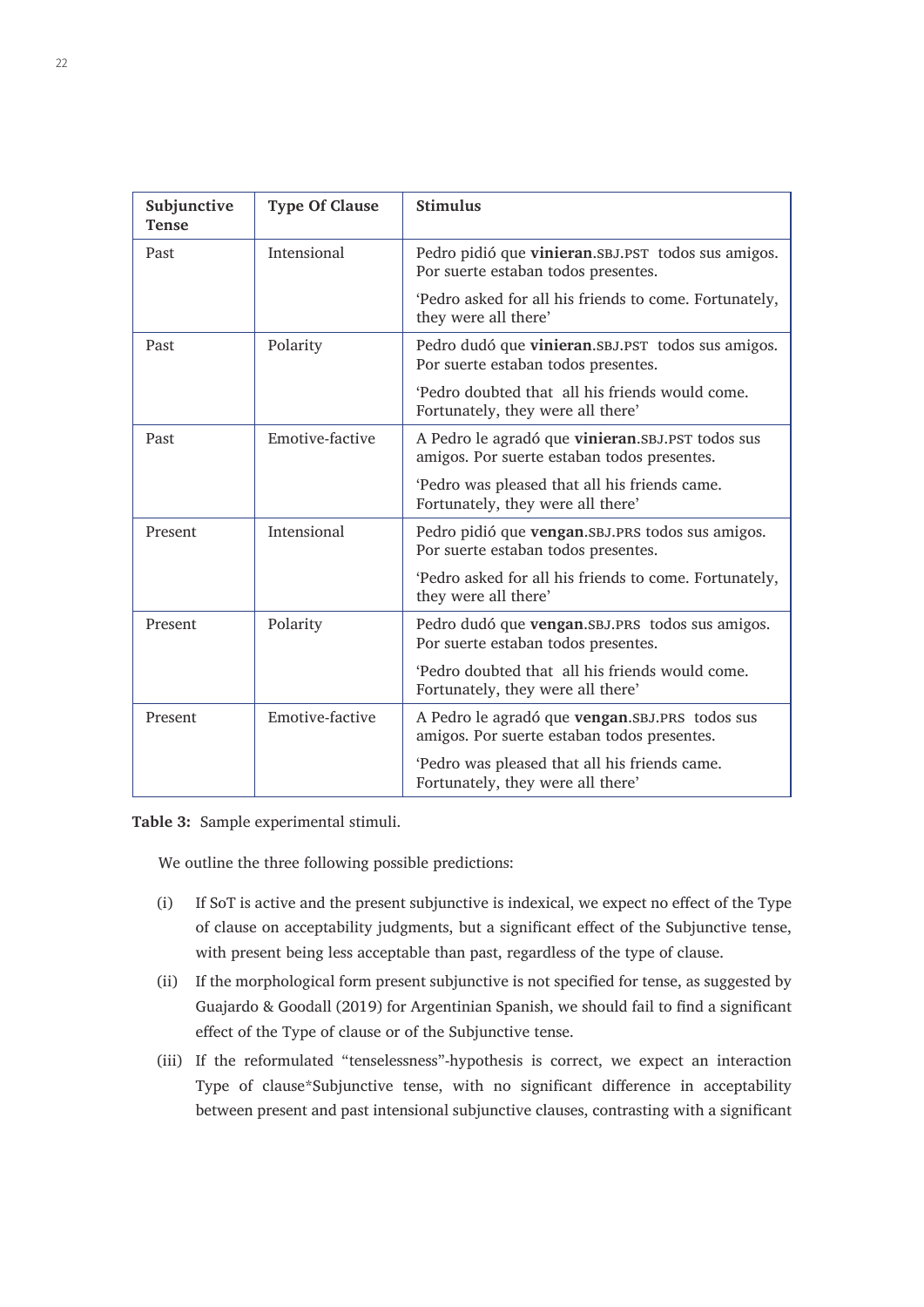difference between an acceptable past and an unacceptable present in polarity and emotive-factive subjunctive clauses. In other words, we expect a non-SoT pattern for intensional subjunctive clauses, whereas we expect an SoT pattern for the other two.

#### **4.2. Methods Participants**

Eighty-three students from the University of the Republic in Montevideo, Uruguay voluntarily participated in this experiment (age:  $M = 25.6$  years, SD = 7). Participants were native speakers of Uruguayan Spanish. They gave their informed consent before taking part and the research was approved by the Ethics Committee of the School of Humanities and Education of the University of the Republic in Uruguay (approval communication on 8/11/2020).

Twenty-one participants were discarded from further analysis because they scored below the average (0.9) in the comprehension questions (which had correct and incorrect answers). The results are thus based on the responses of 62 participants.

#### **Materials**

Forty-eight experimental items were created, $17$  each consisting of two-sentence sequences. The first element was a biclausal sentence with a simple (perfective) past tense in the matrix and a subjunctive embedded clause. The second sentence, the coda, was designed to exclude a DARinterpretation by signalling that the issue as to the occurrence of the event described in the subjunctive clause had been settled before Speech Time (see examples in **Table 3**). Sentence final past temporal adverbials – those used in the experiment reported in Guajardo (2017) and Guajardo & Goodall (2019) – may be interpreted as modifying the reference time of the past matrix clause, and thus are not guaranteed to exclude a DAR-interpretation. Therefore, we preferred fixing a non-DAR interpretation by means of a coda sentence instead of using temporal adverbials.

Stimuli were constructed using a  $3 \times 2$  design crossing the factors Type of clause (intensional, polarity and emotive-factive) and Subjunctive tense (present and past), yielding six different experimental conditions per item, as illustrated in **Table 3**. The factor Subjunctive tense corresponded to the tense of the verb in the embedded clause of the first sentence. The factor Type of clause corresponded to the head verb of the main clause. Intensional subjunctive clauses were introduced by the verbs *impedir* 'to prevent', *lograr* 'to manage', *ordenar* 'to order', *permitir*  'to allow', *pedir* 'to ask', and *querer* 'to want'. Polarity subjunctive clauses were introduced by the negative verbs *dudar* 'to doubt' and *negar* 'to deny' and by *asegurar* 'to claim', *confirmar* 'to confirm', *creer* 'to believe', and *imaginar* 'to imagine' under sentential negation. Emotive-factive

<sup>&</sup>lt;sup>17</sup> One of the experimental items had to be discarded from the analysis due to an error in the distribution of subjunctive tenses. The results are thus based on the responses on 47 items.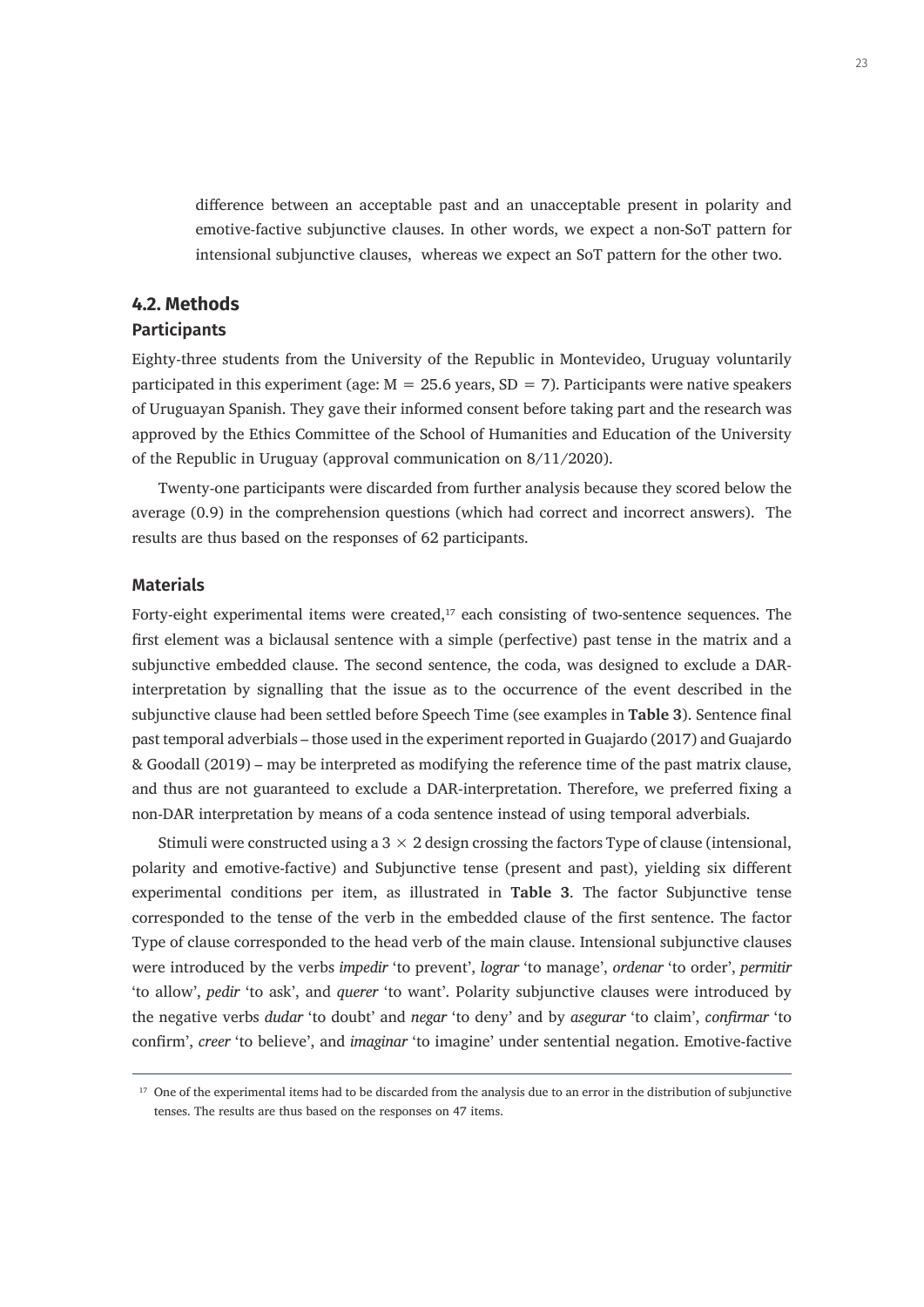subjunctive clauses were introduced by the verbs *agradar* 'to please', *alegrar* 'to make happy', *gustar* 'to like', *impresionar* 'to impress', *lamentar* 'to regret', and *sorprender* 'to surprise'.<sup>18</sup>

Six versions of the experiment were created, such that each item appeared in a different condition in each version following a Latin square design. Each version of the experiment consisted in 48 experimental items (eight per condition) interspersed with 55 filler items. The filler items were acceptable two-sentence sequences from unrelated experiments.

#### **Procedure**

The experiment was run online using the IbexFarm platform (Drummond 2014). Participants were asked to rate the acceptability of two-sentence sequences on a five-point Likert scale, as illustrated in **Figure 1**. They were instructed to use the full scale according to how natural (*normal*) or strange (*rara*) a two-sentence sequence was.



**Figure 1:** A screenshot sample of the judgment task.

Participants started by completing a basic information form that included questions on their age, education level and whether they had lived abroad for more than ten years, as well as a declaration of informed consent. After that, they had three items to practice before starting the experiment (practice items were two-sentence sequences, of which one was fully grammatical and coherent, one was fully grammatical but contradictory, and one violated strong grammatical constraints). Four control sentences were inserted at the end of the experiment, in order to ensure that participants were attentive throughout the whole experiment. Two of them violated strong grammatical constraints and the other two were perfectly acceptable. Furthermore,

<sup>&</sup>lt;sup>18</sup> A larger selection of verbs was initially drawn, in which we tried to have items within the same range of lexical frequency. The task of creating natural sounding stimuli in each experimental item by variating only the embedding verb was quite difficult, and the final selection was dictated by this aim.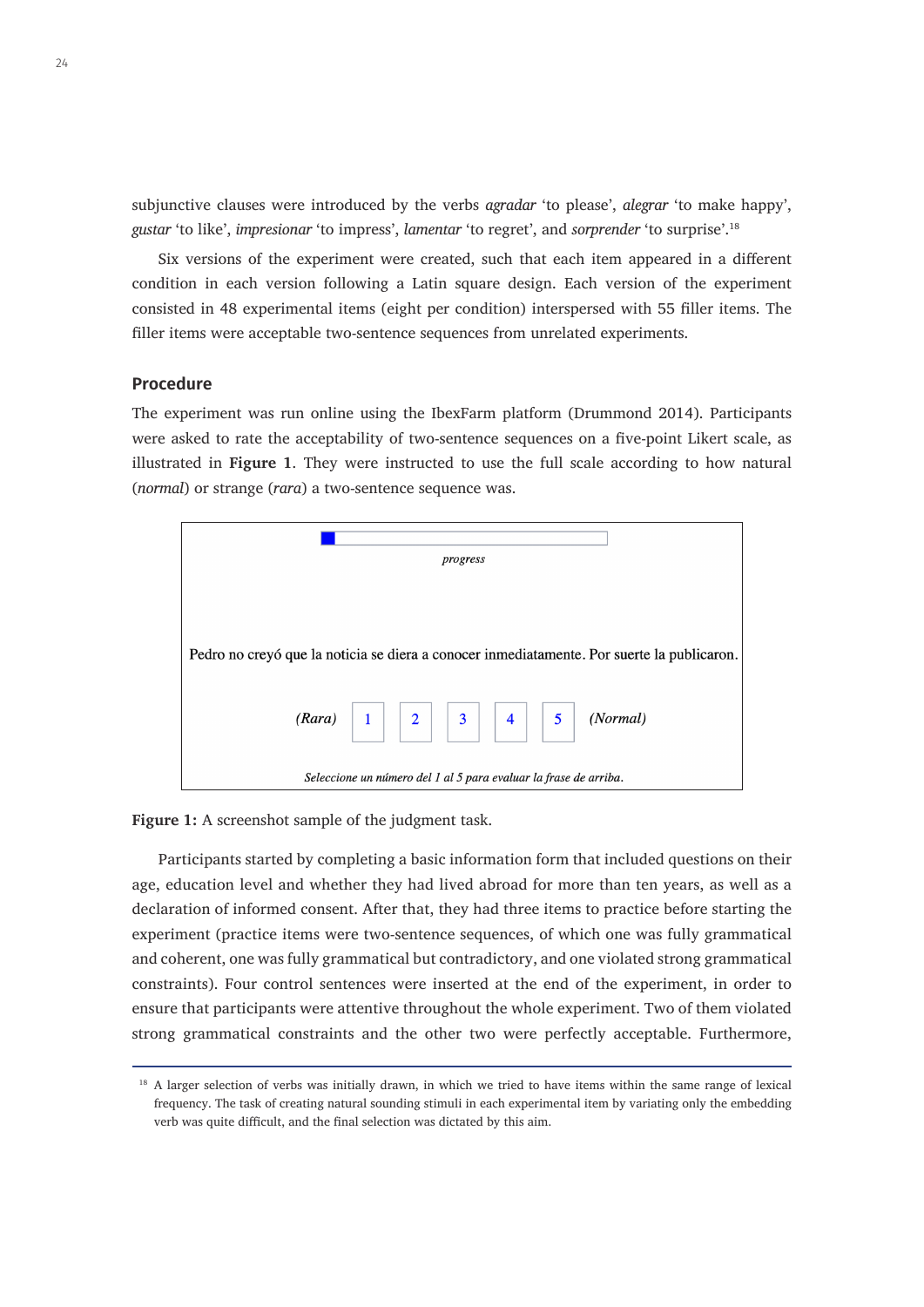comprehension questions were inserted in twenty percent of the items, thus introducing some variety in the tasks and having a measure to ensure participant's attention to the experiment. The comprehension questions were binary choice questions, such as in the filler item in (18):

| (18) | Supongo que los estudiantes darán los próximos exámenes en setiembre. Los últimos<br>fueron en julio. |              |                |  |  |
|------|-------------------------------------------------------------------------------------------------------|--------------|----------------|--|--|
|      | 'I guess the students will take their next exams in September. The last ones were in<br>July. '       |              |                |  |  |
|      | ¿Cuándo fueron los últimos exámenes?                                                                  | (a) En mayo  | (b) En julio   |  |  |
|      | 'When were the last exams held?                                                                       | $(a)$ In May | $(b)$ In July' |  |  |

The experiment lasted for about 30 minutes. Data were only stored and analysed when participants completed the experiment.

#### **4.3. Results**

**Figure 2** presents the mean acceptability ratings for the three types of clause (intensional, polarity and emotive-factive) in the past and present subjunctive tense. While [Present under Past] sequences were rated at almost the same level than [Past under Past] sequences for intensional subjunctive clauses, [Present under Past] sequences were judged less acceptable than [Past under Past] sequences in emotive-factive and polarity subjunctive clauses.



**Figure 2**: Mean Acceptability Judgments in the six experimental conditions (error bars represent the confidence intervals).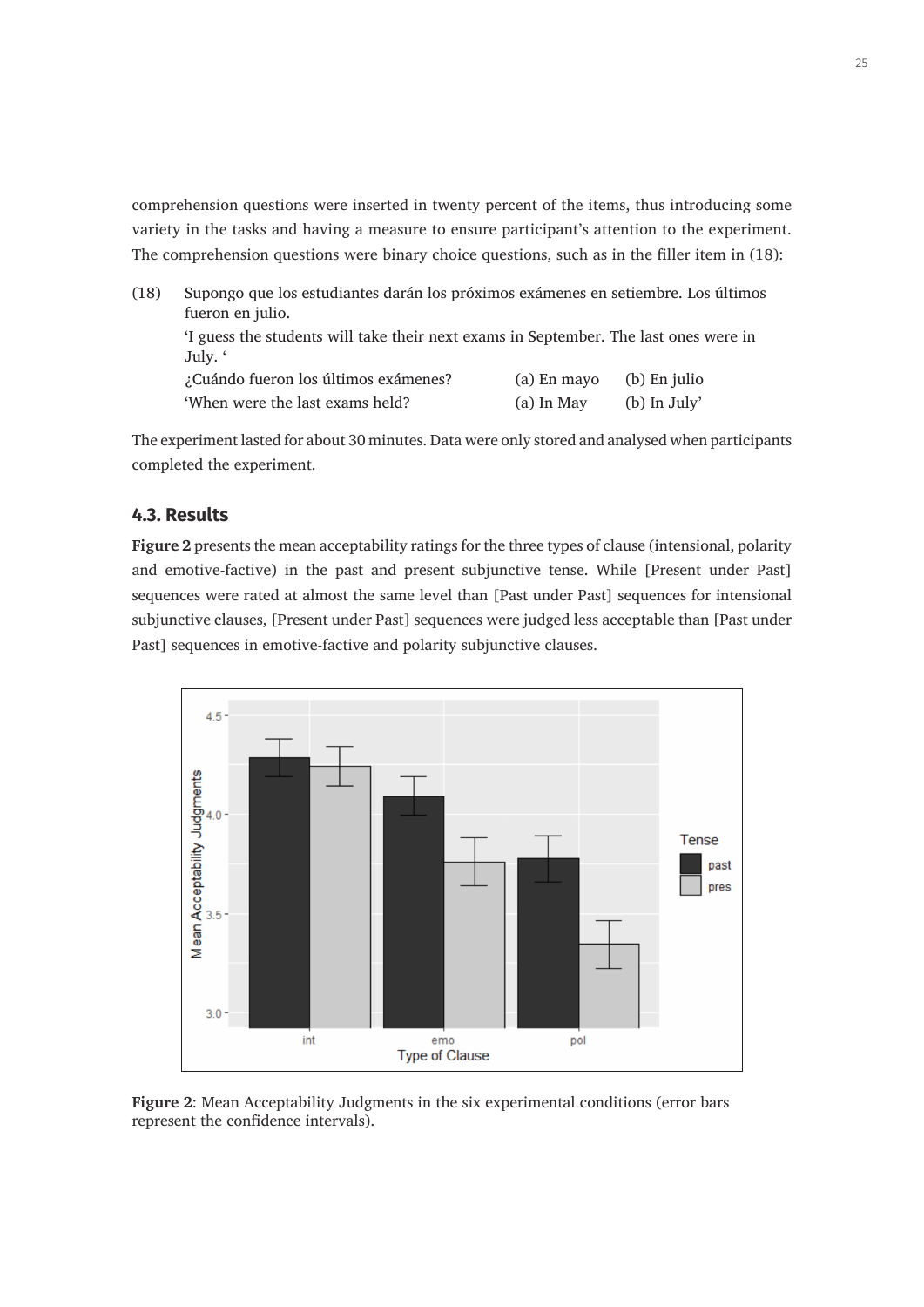Data were analysed with linear mixed effects models (Baayen, Davidson & Bates 2008) using the packages *lme4* (Bates, Mächler, Bolker & Walker 2015) and *lmerTest* (Kuznetsova, Brockhoff & Christensen 2017) in R statistical software (R Core Team 2021). Linear mixed models have been recommended for analysing Likert-scale data (see e.g., Gibson, Piantadosi & Fedorenko 2011; Cunnings 2012). For all the reported analyses, the dependent variable was the acceptability ratings transformed into z-scores. Z-transformation corrects for the potential that individual participants treat the scale differently (Schütze & Sprouse 2014). We applied mean-centered coding for the two fixed factors (present:  $-0.5$ , past:  $+0.5$  for Subjunctive tense; intensional: +.066, emotive-factive: –0.33, polarity: –0.33 for Type of clause). We first adopted the maximal random effects structure justified by the design (Barr, Levy, Scheepers & Tily 2013). This included by-participant and by-item random intercepts, and by-participant and by-item random slopes for every main effect and interaction term in the fixed effects. Random correlations were removed for the models to converge as recommended by Barr et al. (2013). We then removed random effects with (close to) zero variance to avoid singularity, which led us to exclude the interaction in the by-participant and by-item random slopes. The model was fit using the *bobyqa* optimiser. **Table 4** summarizes the fixed effects.

| <b>Fixed effects</b>                          | <b>Estimate</b> | <b>Standard error</b> | t-value  | <i>p</i> -value |
|-----------------------------------------------|-----------------|-----------------------|----------|-----------------|
| (Intercept)                                   | 4.834e-03       | $6.283e - 02$         | 0.077    | 0.93886         |
| Intensional vs. Polarity                      | $-5.404e-01$    | $6.096e - 02$         | $-8.864$ | $1.08e-12***$   |
| Intensional vs. Emotive                       | $-2.637e-01$    | $5.732e - 02$         | $-4.600$ | $2.98e - 05***$ |
| Present vs. Past                              | $1.902e - 01$   | $5.906e - 02$         | 3.221    | $0.00209**$     |
| Intensional vs. Polarity:<br>Present vs. Past | $2.212e - 01$   | 7.569e-02             | 2.922    | $0.00351**$     |
| Intensional vs. Emotive :<br>Present vs. Past | $2.025e - 01$   | $7.653e - 02$         | 2.646    | $0.00820**$     |

**Table 4:** Fixed effect estimates. Note: \*\**p* <0.01\*\*, \*\*\**p*<0.001.

The model indicated that acceptability rating was significantly affected by the type of clause (for the intensional vs polarity comparison,  $t = -8.86$ ,  $p < .001$  and for the intensional vs emotive comparison,  $t = -4.6$ ,  $p < .001$ ): intensional subjunctives clauses were judged more acceptable than emotive-factive subjunctive clauses and polarity subjunctive clauses. The model also revealed a main effect of Subjunctive tense  $(t = 3.22, p < .01)$ , indicating that acceptability judgments for present tense were significantly lower than for past tense. Crucially, a significant interaction between Subjunctive tense and Type of clause was observed (for the intensional vs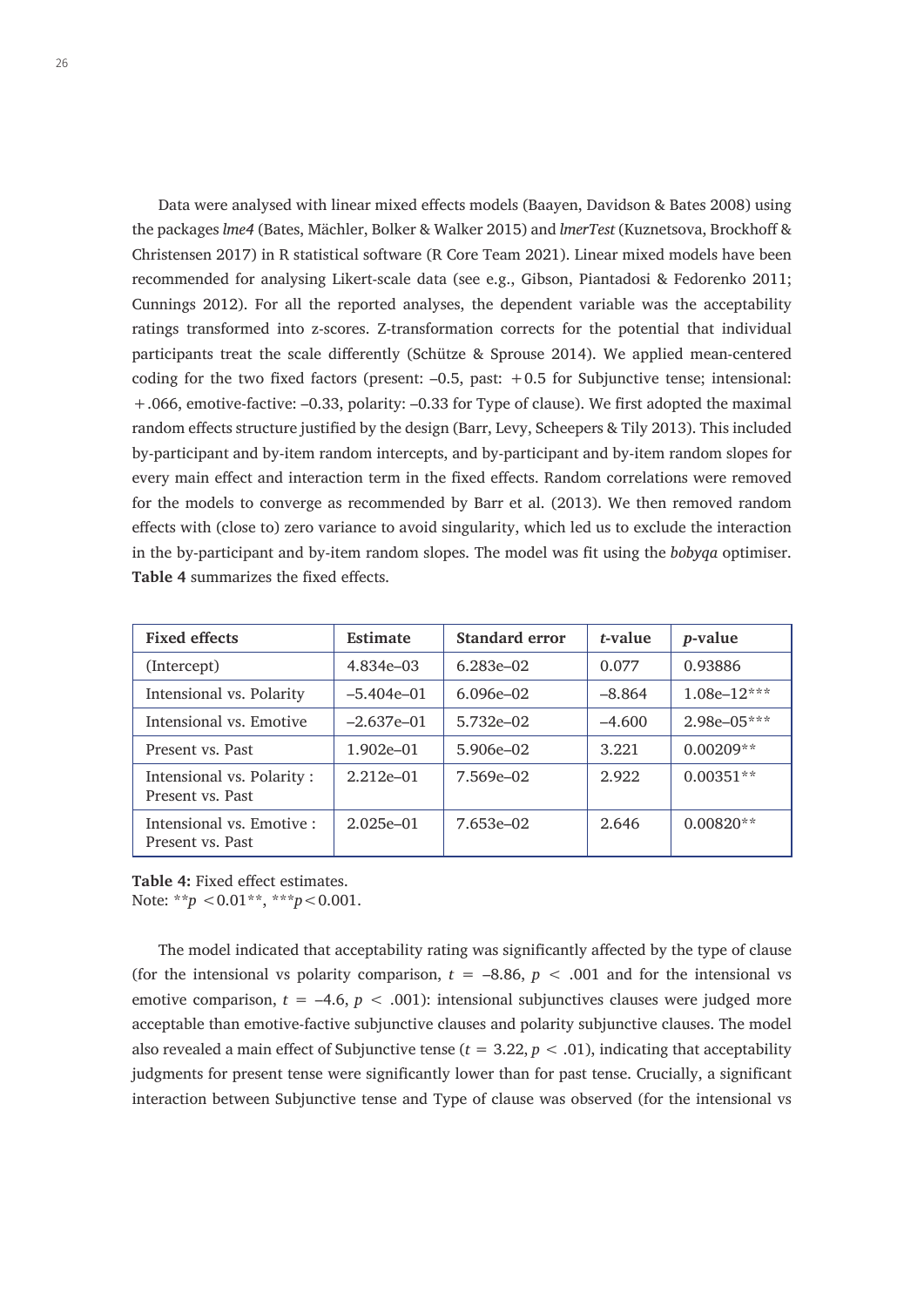polarity comparison,  $t = 2.92$ ,  $p < .01$  and for the intensional vs emotive-factive comparison *t*  $= 2.64, p < .01$ ), indicating that the effect of the Subjunctive tense differed depending on the Type of clause.

To further investigate the interaction, we ran the maximal model with Subjunctive tense as fixed factor for each subset of the data (intensional, polarity and emotive-factive). These models revealed that participants judge significantly less acceptable present tense compared to past tense in polarity (*estimate* = .264,  $SE = .0788$ ,  $t = 3.347$ ,  $p < .01$ ) and emotive-factive subjunctive clauses (*estimate* = .25,  $SE = .084$ ,  $t = 2.977$ ,  $p < .01$ ), whereas no significant difference in acceptability judgments was observed between past and present tense in intensional clauses (*estimate* = .054,  $SE = .0783$ ,  $t = .693$ ,  $p = .491$ ).

#### **4.8. Discussion**

The results obtained show non-uniform behavior for the three types of subjunctive clauses. The main effect we find for Type of clause, with intensional subjunctive clauses scoring higher than the other two types, might correlate with the fact that subjunctive mood is mandatory in finite clauses embedded under predicates introducing intensional subjunctives, whereas it is known to alternate with indicative mood in the other two cases (RAE-ASALE 2009: §25.5.b, §25.7).

The significant interaction between the two factors Type of clause and Subjunctive tense substantiates prediction (iii) in §4.1. above: there is no significant difference in acceptability between present and past in intensional subjunctive clauses, and this contrasts with a significant difference between a more acceptable past and a less acceptable present in polarity and emotivefactive subjunctive clauses. Neither prediction (i) nor prediction (ii) in §4.1. above, which involve uniform behavior for the three types of subjunctive clauses, are substantiated by our results: there is a robust effect of subjunctive tense in polarity and emotive-factive subjunctive clauses and this effect is absent in intensional clauses.

The results for polarity and emotive-factive subjunctive clauses comply with what is expected for a SoT system, insofar as [Present under Past] is less acceptable than [Past under Past] in a context ensuring that the DAR-requirement is violated. By contrast, the high acceptability of [Present under Past] in the case of intensional clauses suggests that SoT is not active in this type of clauses.

Non-uniform behavior and the sharp contrast between polarity and emotive-factive subjunctive clauses, on the one hand, and intensional subjunctive clauses, on the other, are compatible with the reformulated tenselessness-hypothesis (§2.1) according to which defectivity in temporal content is not a property of subjunctive morphology as such, but rather a structural property of a particular type of subjunctive clauses. Furthermore, they are also compatible with our hypothesis that the change affecting the indexical status of the present subjunctive originates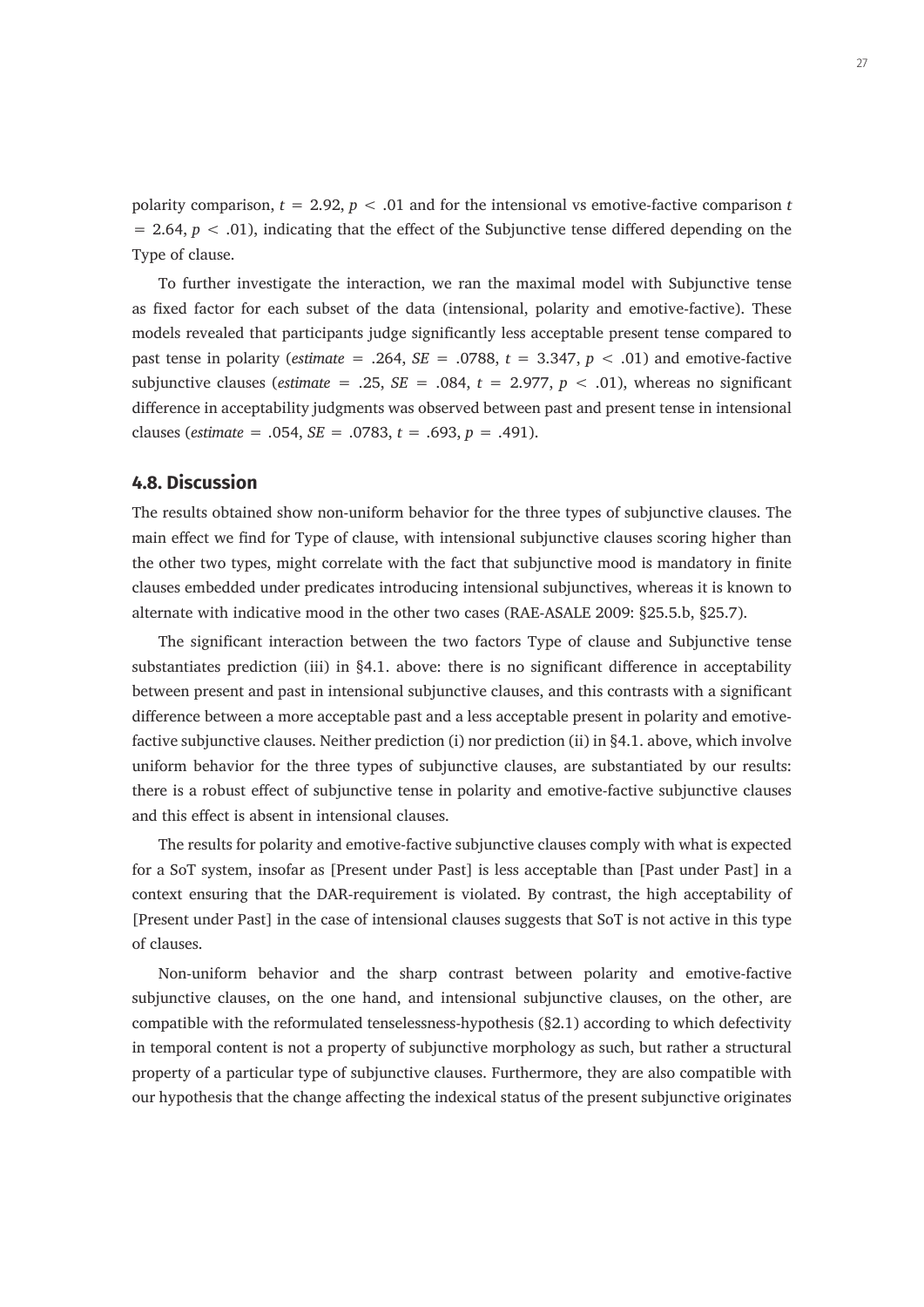in precisely those environments which show symptoms of a defective clausal structure (§§2.3, 2.4).

# **5. General Discussion**

A comparison of the results of our experiment with those of the corpus analysis helps clarify one issue that may be raised as to our experimental design. The experiment as such measures the relative acceptability of [Present under Past], and does not tell us whether the acceptability rates concern the pattern itself or the pattern with a particular interpretation (the DAR-violation induced by the coda). Given the relatively high frequency with which the pattern is attested in the corpus for polarity subjunctive clauses (31.66% of 82 cases) and for emotive-factive subjunctive clauses (23.11% of 53 cases), we can be reasonably confident that it is violation of the DAR-requirement that accounts for lower acceptability rates of [Present under Past] in these two types of clause.

Beyond that, the results of the experiment align on the whole with those of the corpus assessment:

- (i) With polarity subjunctive clauses, [Present under Past] violating the DAR-requirement is documented in only 1 out of 82 occurrences in the corpus. Participants in the experiment judged the pattern to be clearly less acceptable than [Past under Past].
- (ii) With intensional subjunctive clauses, [Present under Past] violating the DAR-requirement is documented in almost half of the cases in the corpus. Participants in the experiment judged the pattern at least as acceptable as [Past under Past].

We take these results to substantiate our hypothesis that the change affecting the indexical nature of the present subjunctive in the Uruguayan variety originates in intensional subjunctive clauses, which are low in the scale of clausehood and show symptoms of a lack of semantic Tense.

The differential interpretation of [Present under Past] according to the type of clause both in our corpus data and in the experimental results cannot be simply accounted for by the feature specification of the present subjunctive. In fact, the present subjunctive in Uruguayan Spanish behaves as an indexical, temporally specified form in polarity and emotive-factive clauses, but as a non-indexical form in intensional clauses. In this regard, polarity and emotive-factive clauses exhibit SoT grammar, but intensional clauses deviate from SoT grammar in a way that can be captured by the reformulated tenselessness hypothesis.

It is interesting to compare this situation with the findings of Guajardo (2017) and Guajardo & Goodall (2019) for the Mexican and European varieties (cf. §2.2). In these varieties, which come close to the prescriptive Spanish standard, intensional subjunctive clauses appear to follow SoT, but only insofar as [Present under Past] becomes more acceptable when the temporal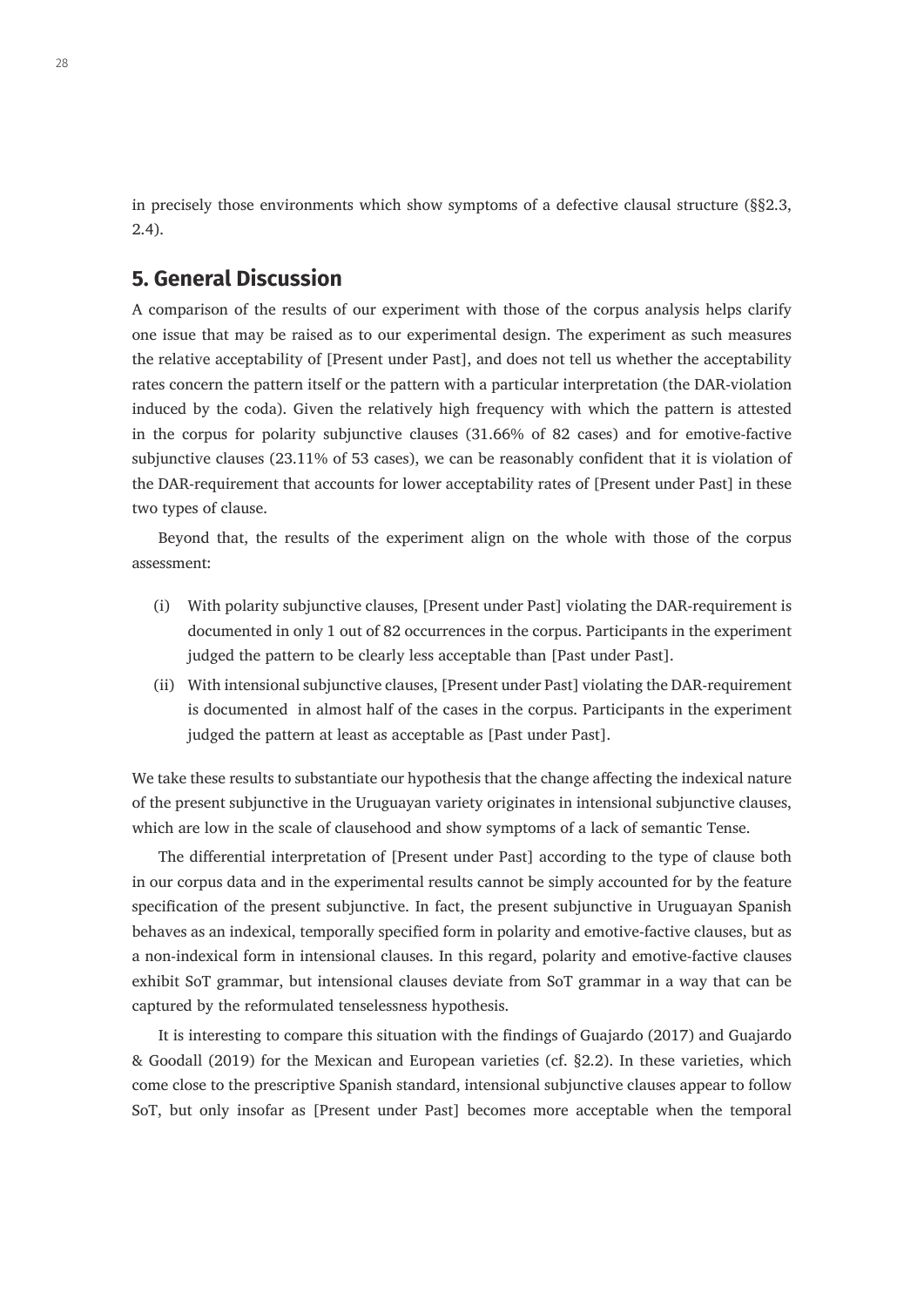interpretation complies with the DAR-requirement. Nonetheless, the acceptability of [Present under Past], the non-concordant combination, is overall lower than that of the concordant combination [Past under Past] (Guajardo & Goodall 2019: 13, Fig. 6).<sup>19</sup> Unfortunately, we lack data for the other types of subjunctive clauses in these varieties, apart from the general observation that a requirement for strict concordant combinations does not hold for polarity subjunctive clauses, where the choice of subjunctive tense is independent from that of the matrix clause (Guajardo & Goodall 2019: 3).

# **6. Concluding remarks**

The Spanish-internal process of change that underlies variation in the use and interpretation of [Present under Past] has been shown to be sensitive to the type of subjunctive clause in the Uruguayan variety, which indirectly confirms the syntactic/semantic heterogeneity of subjunctive argument clauses. In the prescriptive Spanish standard, clauses low in the scale of clausehood tend to impose strict concordant combinations that are undistinguishable from the effects of SoT. In the variety studied in this paper, such clauses diverge from SoT grammar in exhibiting a non indexical present. Understanding the details of this stage of the change is important from a theoretical point of view, because it involves a dissociation between morphological and syntactic/ semantic tense, with the same morphological form having a different semantic interpretation depending on the syntactic environment it appears in.

 $19$  The acceptability is not consistently lower accross predicates. The exceptions are (i) stimuli with the causative predicate *lograr* 'to manage' complying with the DAR-requirement for Mexico and Spain (Guajardo & Goodall 2019: 13, Fig. 6) and (ii) stimuli with the directive predicate *pedir* 'to ask' complying with the DAR-requirement for Mexico (Guajardo & Goodall 2019: 13, Fig. 7). It is interesting to note that in Mexico and Spain the non-concordant pattern is at least as acceptable as the concordant pattern in the complement of *lograr* 'to manage', which is lowest in the scale of clausehood.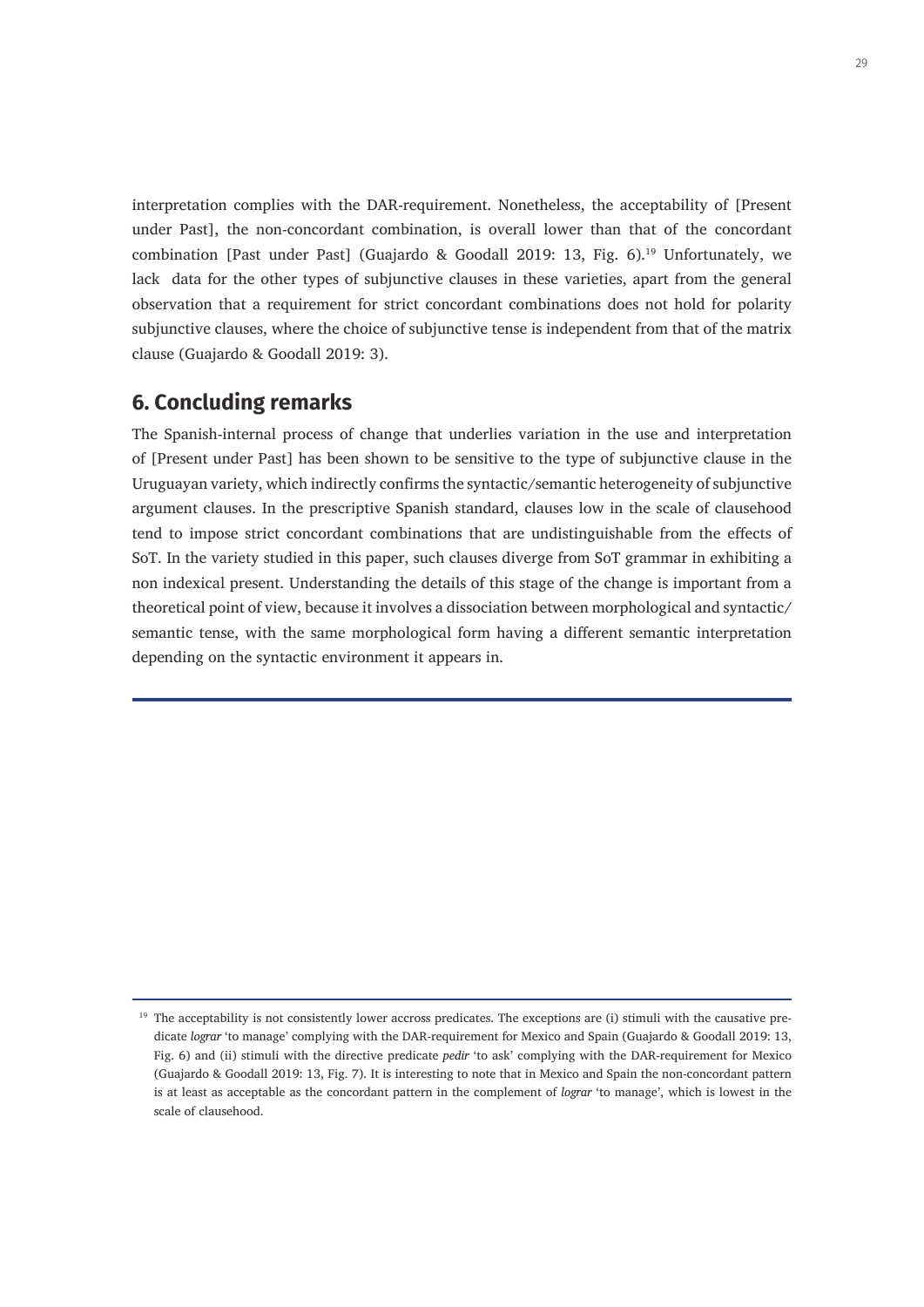# **Abbreviations**

 $IND = indicateive, INF = infinitive, PL = plural, PRs = present, PST = past, REFL = reflexive$ clitic,  $SBJV = subjunctive, SG = singular$ 

# **Data availability**

Experiment data and the R-script for the analysis are available at<https://osf.io/b8yg7/>

# **Ethics and consent**

The experiment was approved by the Ethics Committee of the School of Humanities and Education, Universidad de la República, Uruguay (approval communication letter 8/11/2020).

The participants handed in a signed informed consent form and did not receive any compensation for their participation.

#### **Acknowledgements**

The authors wish to thank Cecilia Bértola, Federico De León, Marcelo Taibo, and Ian Tayler for their help in designing and assessing the experimental items, Cecilia Bértola and Federico de León for recruiting the participants and administering the experiment, and Céline Pozniak for advice on the statistical analysis. Our sincere thanks also to the instructors of the courses in which the participants were recruited.

The authors are deeply indebted to three anonymous *Glossa* reviewers. Their suggestions contributed invaluably to improve our analysis, its results, and their presentation.

# **Funding information**

Research reported in this article was funded by the Universidad de la República, Uruguay, through CSIC grant I+D 2018-54 and partially funded by CNPq (National Council of Scientific Research) in Brazil (grant 152388/2019-2).

# **Competing interests**

The author has no competing interests to declare.

#### **References**

Altshuler, Daniel. 2016. *Events, states and times: An essay on narrative discourse in English*. Berlin: Walter de Gruyter. Open access at <https://www.degruyter.co/ie/roduc/74350>. DOI:<https://doi.org/10.1515/9783110485912>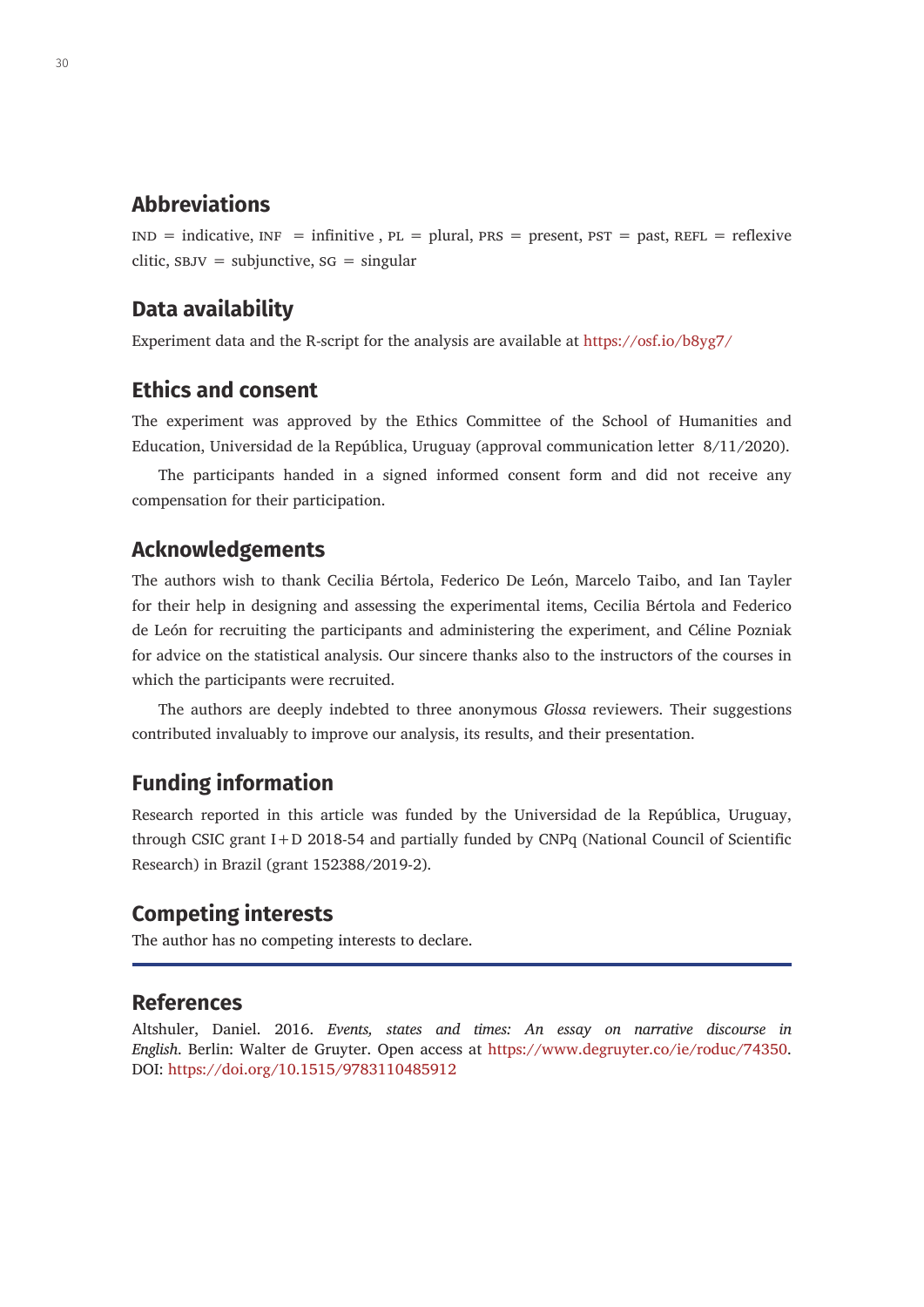Anand, Pranav & Hacquard, Valentine. 2013. Epistemics and attitudes. *Semantics and Pragmatics* 6(8). 1–59. DOI:<https://doi.org/10.3765/sp.6.8>

Baayen, R. Harald & Davidson, Doug J. & Bates, Douglas M. 2008. Mixed-effects modeling with crossed random effects for subjects and items. *Journal of Memory and Language* 59. 390–412. DOI: <https://doi.org/10.1016/j.jml.2007.12.005>

Barr, Dale J. & Levy, Roger & Scheepers, Christoph & Tily, Harry J. 2013. Random effects structure for confirmatory hypothesis testing: Keep it maximal. *Journal of memory and language* 68(3). 255–278. DOI: <https://doi.org/10.1016/j.jml.2012.11.001>

Bates, Douglas M. & Machler, Martin & Bolker, Benjamin & Walker, Stephen. 2015. Fitting Linear Mixed-Effects Models Using lme4. *Journal of Statistical Software* 67. 1–48. DOI: [https://](https://doi.org/10.18637/jss.v067.i01) [doi.org/10.18637/jss.v067.i01](https://doi.org/10.18637/jss.v067.i01)

Crespo del Río, Claudia. 2014. *Tense and mood variation in Spanish nominal subordinates: The case of Peruvian varieties*. Champaign, IL: University of Illinois at Urbana-Champaign dissertation.

Cunnings, Ian. 2012. An overview of mixed-effects statistical models for second language researchers. *Second Language Research* 28(3). 369–382. DOI: <https://doi.org/10.1177/0267658312443651>

Davies, Mark. 2016. *Corpus del Español*. Available online at [http://www.corpusdelespanol.org.](http://www.corpusdelespanol.org)

de Cuba, Carlos. 2007. *On (non)factivity, clausal complementation and the CP-Field*. Stony Brook, NY: Stony Brook University dissertation.

Drummond, Alex. 2014. Ibex: Internet based experiments. [http://spellout.net/ibexfarm/.](http://spellout.net/ibexfarm/)

Eddington, David Ellingson. 2020. A corpus study of grammatical differences between Uruguayan and Argentinian Spanish. *Isogloss* 6(6). 1–15. DOI:<https://doi.org/10.5565/rev/isogloss.90>

Gibson, Edward & Piantadosi, Steve & Fedorenko, Kristina. 2011. Using Mechanical Turk to obtain and analyze English acceptability judgments. *Language and Linguistics Compass* 5(8). 509– 524. DOI: <https://doi.org/10.1111/j.1749-818X.2011.00295.x>

Giorgi, Alessandra. 2010. *About the speaker: Towards a syntax of indexicality* (Oxford Studies in Theoretical Linguistics 28) Oxford and New York: Oxford University Press. DOI: [https://doi.](https://doi.org/10.9793/elsj.30.1_392) [org/10.9793/elsj.30.1\\_392](https://doi.org/10.9793/elsj.30.1_392)

Giorgi, Alessandra & Pianesi, Fabio. 2000. Sequence of tense phenomena in Italian: a morphosyntactic analysis. *Probus* 12. 1–32. DOI: <https://doi.org/10.1515/prbs.2000.12.1.1>

Givón, Talmy. 1980. The binding hierarchy and the typology of complements. *Studies in Language* 4(3), 333–377. DOI:<https://doi.org/10.1075/sl.4.3.03giv>

Grano, Thomas. 2017. Control, temporal orientation, and the cross-linguistic grammar of trying. *Glossa* 2(1): 94. 1–21. DOI: <https://doi.org/10.5334/gjgl.335>

Guajardo, Gustavo. 2017. *Subjunctive and Sequence of Tense in Three Varieties of Spanish: Corpus and Experimental Studies of Change in Progress*, San Diego, University of California at San Diego dissertation.

Guajardo, Gustavo & Goodall, Grant. 2019. On the status of Concordantia Temporum in Spanish: An experimental approach. *Glossa* 4(1): 116. 1–21. DOI:<https://doi.org/10.5334/gjgl.749>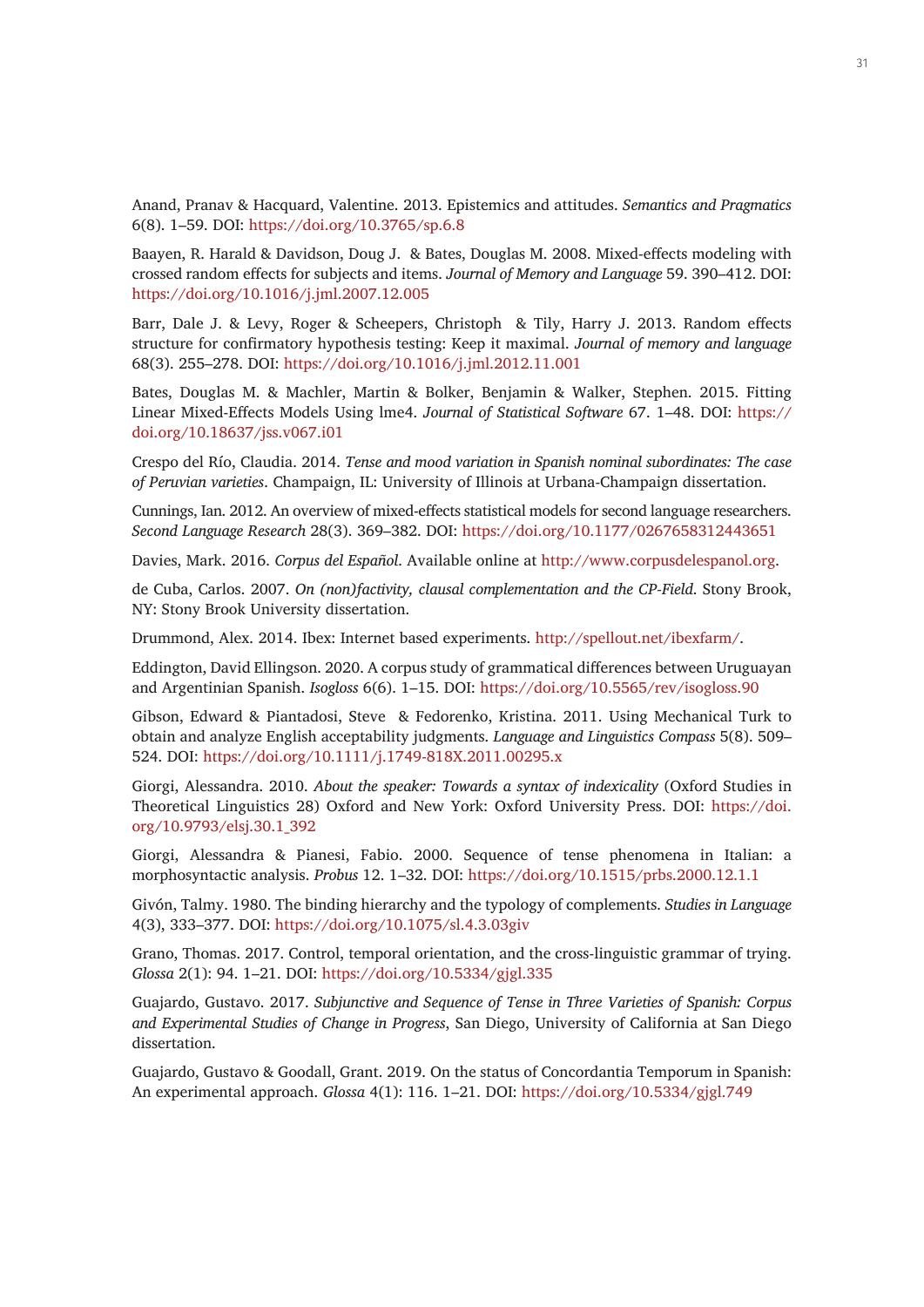Haegeman, Liliane. 2006. Conditionals, factives and the left periphery. *Lingua* 116. 1651–1669. DOI:<https://doi.org/10.1016/j.lingua.2005.03.014>

Heim, Irene. 1992. Presupposition projection and the semantics of attitude verbs, *Journal of Semantics* 9. 183–221. DOI: <https://doi.org/10.1093/jos/9.3.183>

Kauf, Carina & Zeijlstra, Hedde. 2018. Towards a New Explanation of Sequence of Tense. *Semantics and Linguistic Theory* 28. 59–77. DOI: <https://doi.org/10.3765/salt.v28i0.4407>

Kempchinsky, Paula. 2009. What can the subjunctive disjoint reference effect tell us about the subjunctive? *Lingua* 119(12). 1788–1810. DOI:<https://doi.org/10.1016/j.lingua.2008.11.009>

Kuznetsova, Alexandra & Brockhoff, Per B. & Christensen, Rune H. B. 2017. lmerTest Package: Tests in Linear Mixed Effects Models. *Journal of Statistical Software* 82(13). 1–26. DOI: [https://](https://doi.org/10.18637/jss.v082.i13) [doi.org/10.18637/jss.v082.i13](https://doi.org/10.18637/jss.v082.i13)

Laca, Brenda. 2010. The puzzle of subjunctive tenses. In Bok-Bennema, Reineke & Kampers-Manhe, Brigitte & Hollebrandse, Bart (eds.), *Romance Languages and Linguistic Theory: Selected Proceedings of Going Romance 2008*, 171–194. Groningen: John Benjamins Pub-lishing. DOI: <https://doi.org/10.1075/rllt.2.10lac>

Laca, Brenda. 2015. On the temporal orientation of intensional subjunctives. In Guéron, Jacqueline (ed.), *Sentence and Discourse, Hommage to Carlota Smith*, 23–44. Oxford and New York: Oxford University Press. DOI: <https://doi.org/10.1093/acprof:oso/9780198739418.003.0002>

Laca, Brenda. 2019. Whatever happened to Sequence of Tense? *Letras* 99. 8–32. DOI: [https://doi.](https://doi.org/10.13140/RG.2.2.25730.53443) [org/10.13140/RG.2.2.25730.53443.](https://doi.org/10.13140/RG.2.2.25730.53443)

Landau, Idan. 2004. The scale of finiteness and the calculus of control. *Natural Language and Linguistic Theory* 22. 811–877. DOI:<https://doi.org/10.1007/s11049-004-4265-5>

Ogihara, Toshiyuki & Sharvit, Yael. 2012. Embedded tenses. In Binnick, Robert (ed.), *The Oxford handbook of tense and aspec*t, 638–68. Oxford and New York: Oxford University Press. DOI: <https://doi.org/10.1093/oxfordhb/9780195381979.013.0022>

Picallo, Carme. 1984. The Infl node and the Null Subject Parameter. *Linguistic Inquiry* 15(1). 75–102.

Picallo, Carme. 1985. *Opaque Domains*. New York: CUNY dissertation.

Quer, Josep. 1998. *Mood at the interface*. Utrecht: University of Utrecht dissertation.

R Core Team. 2021. R: A language and environment for statistical computing. R Foundation for Statistical Computing, Vienna, Austria. [https://www.R-project.org/.](https://www.R-project.org/)

RAE-ASALE. 2009. *Nueva gramática de la lengua española*. Madrid: Real Academia Española y Asociación de Academias de la Lengua Española, Espasa Calpe.

Ramchand, Gillian & Svenonious, Peter. 2014. Deriving the functional hierarchy. *Language sciences* 46. 152–174. DOI:<https://doi.org/10.1016/j.langsci.2014.06.013>

Raposo, Eduardo. 1985. Some asymmetries in the Binding Theory in Romance. *The Linguistic Review* 5, 75–109. DOI: <https://doi.org/10.1515/tlir.1986.5.1.75>

Romero Mérida, Rocío. 2013. *Processing obviation in Spanish*. Utrecht: University of Utrecht Master's thesis.